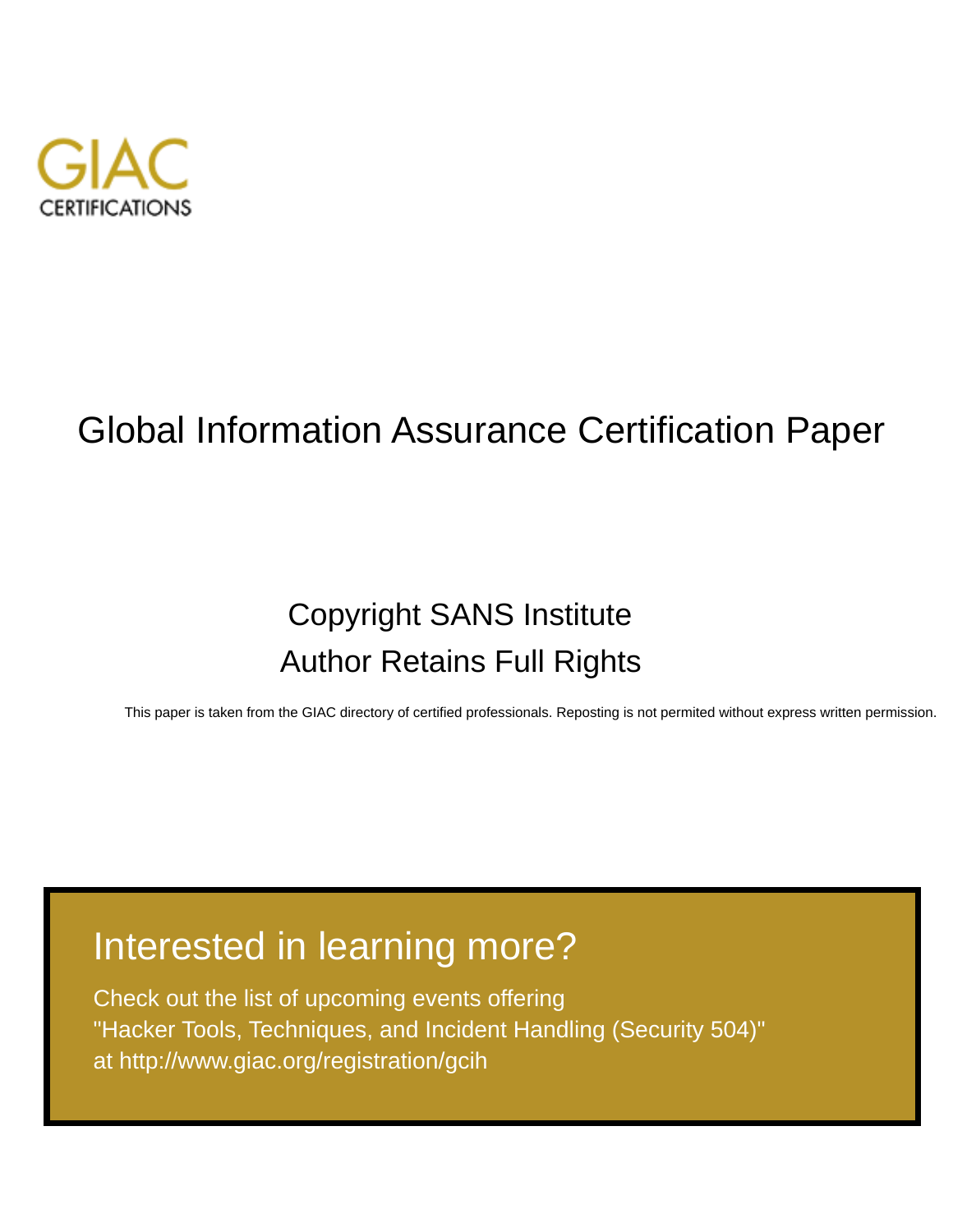**A Management Guide to Penetration Testing**

**David A. Shinberg**

**SANS Hacker Techniques, Exploits, and Incident Handling (GCIH)** 

**Practical Assignment**

**SANS Institute 2003, Authorities Version 2.1a**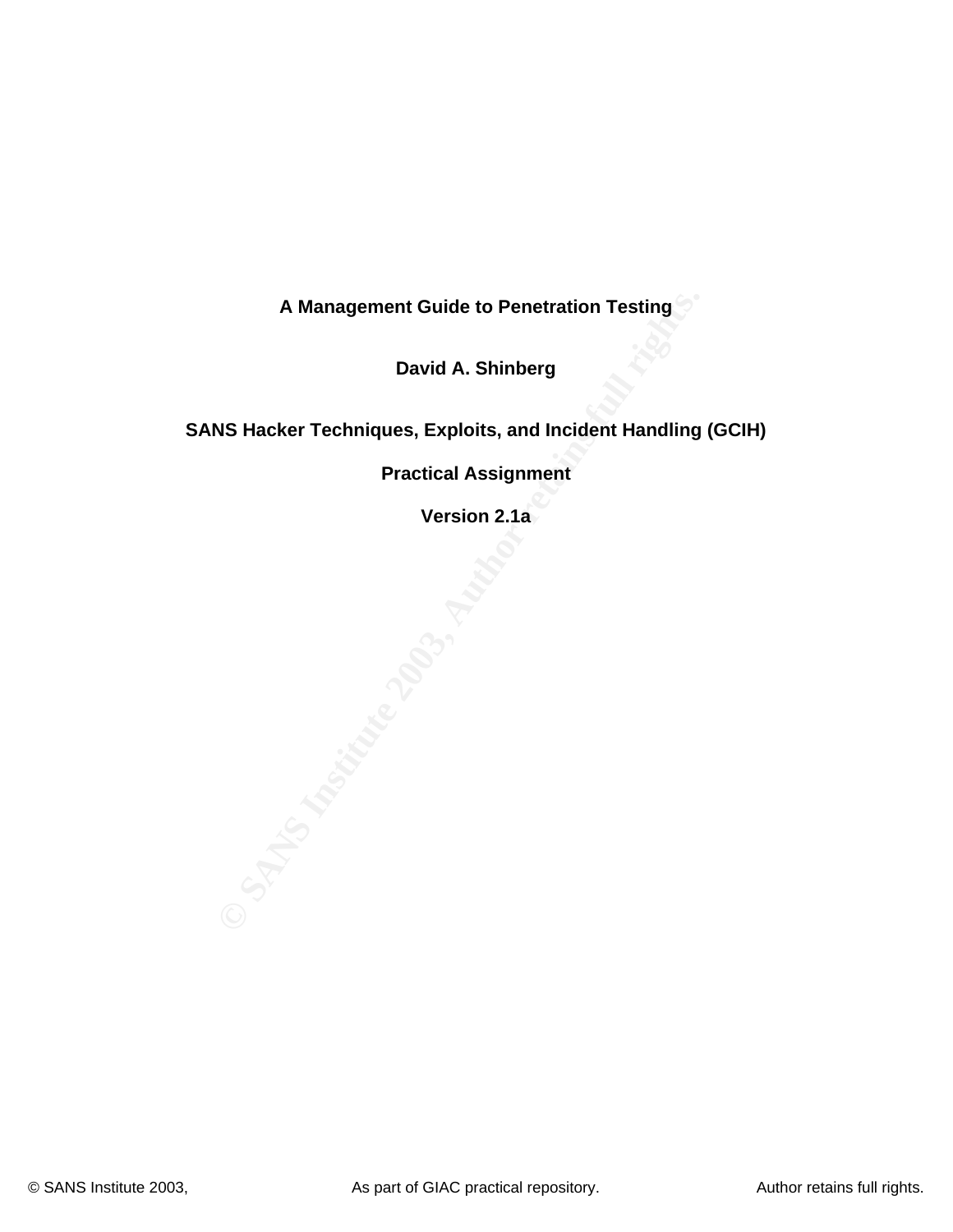## **Example 26 Fa27 Abstract**

Penetration tests are an excellent method for determining the strengths and weaknesses of a network consisting of computers and network devices. However, the process of performing a penetration test is complex, and without care can have disastrous effects on the systems being tested. This paper provides guidance, primarily focused around planning and management, on how to conduct a penetration test comprised of five phases – Preparation, Public Information, Planning, Execution and Analysis and Reporting. However, due to the technical and sometimes sensitive nature of penetration testing only a cursory overview how to compromise a system is provided.<sup>1</sup>

#### **1. Introduction**

Penetration tests are used to evaluate the security of computer systems. A methodical approach is required to maintain both the integrity of the results and the stability of the systems being tested. The following describes what the reader will find in the remaining sections of this paper.

- Preparation: The first part of the paper will be devoted to preparing for the penetration test. This includes obtaining appropriate approval to perform the test. A short discussion of an appropriate tool suite for performing the penetration test will also be discussed. The paper will not discuss how to install the tools, as people performing penetration test should have the skills required to install the necessary tools.
- on, Framining: Laeoutoni and Antalysis and repotancy into the condition on tests are used to evaluate the security of computeries verview how to compromise a system is provided.<sup>1</sup><br>**Auction**<br>on tests are used to evaluate t • Public Information: The second part of the paper will discuss what can be done before sending probe packets to the network. This includes accessing public whois information, and normal web access to obtain company information. No scanning for vulnerabilities or active network probes (e.g., traceroutes) will be performed. Depending on the goals of the penetration test, this is the appropriate time to involve the network administrators and security staff who can provide some useful details about the network. However, this information must be verified during the testing and not consider to be true a priori.
- Planning: Based on the publicly available information, the next step is to produce a detailed plan for performing the penetration test. At this point, specific tools will be chosen based on what was learned from the public information. This section will also discuss issues related to the network and host impact of the penetration test. One point to consider is should an IDS detect the penetration test.

<sup>&</sup>lt;sup>1</sup> Prior approval for this topic was obtained from **certify@sans.org** because the topic is not one of the specified topics.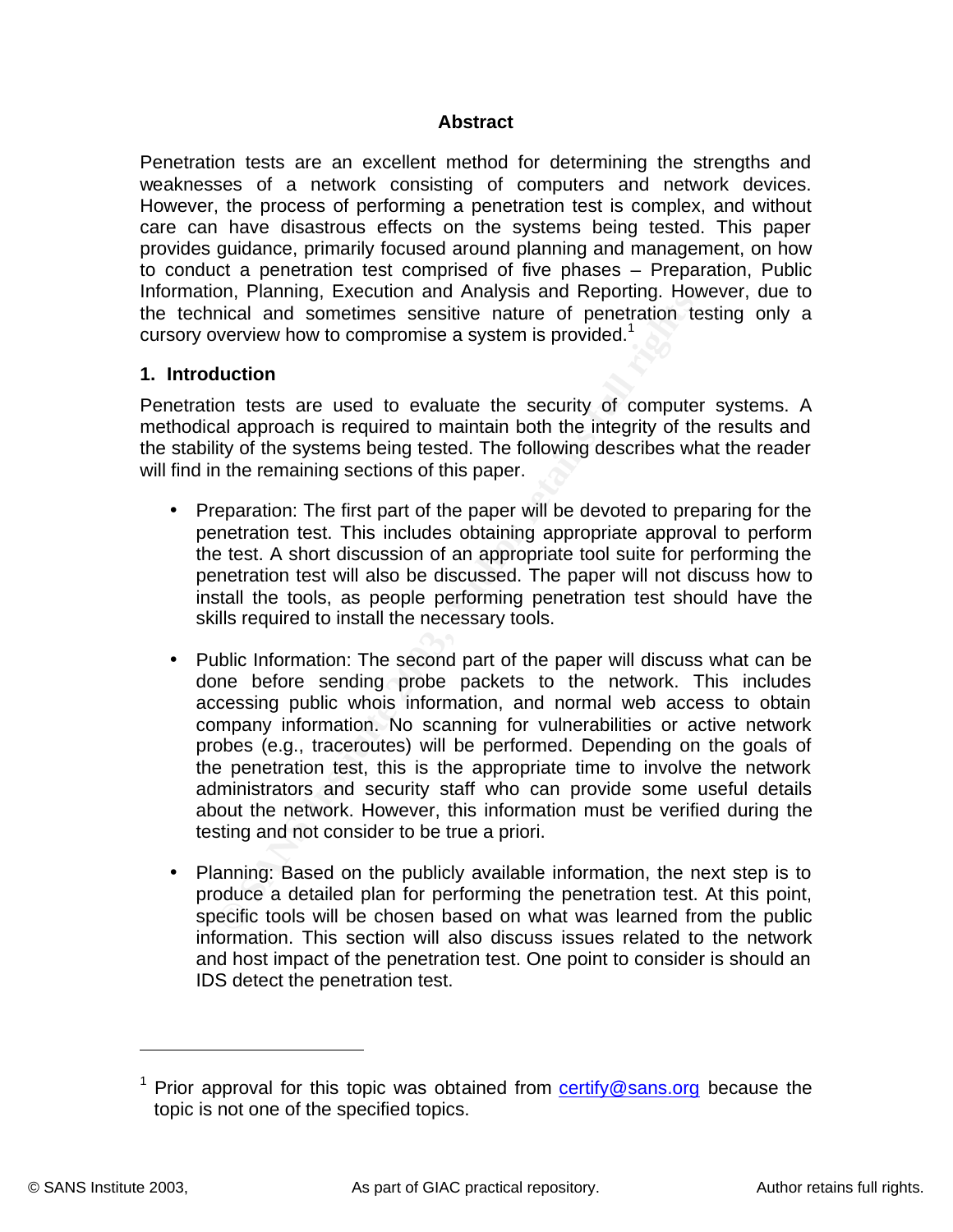- Execution: This part of the paper will discuss how to run the tools to perform the penetration test. Part of this section will include the necessity to modify the plan, as more information becomes known. Good record keeping as opposed to analysis will be the focus of this section.
	- Analysis and Reporting: The final section of the paper will present an analysis of the results obtained from the various tools. It will include suggested items that should be present in the report given to the owner of the network being tested. In addition to the list of vulnerabilities detected, corrective actions are an important part of the final report.

# **1.1 Scope**

To help the reader develop a better understanding of the process of performing a penetration test, several sections will demonstrate how to use some common tools and provide sample results. The demonstration will be performed on a fictitious organization called shinberg.org that is assigned a Class B address space. All testing will be performed using an external IP address. That is, testing of wireless access points, modem lines and scanning from inside the target network are specifically excluded from this paper.

## **2. Preparation**

There are two distinct activities involved in preparing for a penetration test. The first part is developing the required technical acumen and creating a suitable system, or group of systems to perform the testing. The other, process focused part is to define the purpose and associated limits of the penetration test.

## **2.1 Technical Preparation**

**EXECT THE SANS INTERT CONDUCT THE SAND THE SAND THE SAND POSTED THE SAND POSTED THE SAND POSTED THE SAND POSTED THE SAND POSTED THE SAND THE SAND THE SAND THE SAND THE SAND THE SAND THE SAND THE SAND THE SAND THE SAND SAN** A good penetration tester must be technically competent and methodical. In many situations, a test team is more appropriate than an individual tester.<sup>2</sup> Care must be taken in selecting, installing and configuring the platforms used to perform the testing. Although there are several commercial tools that can be used to perform penetration tests such as Internet Scanner® from Internet Security Systems<sup>3</sup>, free tools will be used throughout this testing. Kurtz and Prosise make an excellent point when they claim; "Running a commercial vulnerability scanner is penetration testing" is a myth.<sup>4</sup> There are several problems with simply running a vulnerability scanner and assuming that a complete penetration test has been performed. The first is that the vulnerability scanners are only as good as the person running them. As will be discussed latter in this paper, there is more to performing a penetration test than just finding

 $2$  Naturally, the testing performed in support of this paper will be performed by the author only.

<sup>&</sup>lt;sup>3</sup>http://www.iss.net/products\_services/enterprise\_protection/vulnerability\_assess ment/scanner\_internet.php

<sup>4</sup> http://www.infosecuritymag.com/articles/september00/features4.shtml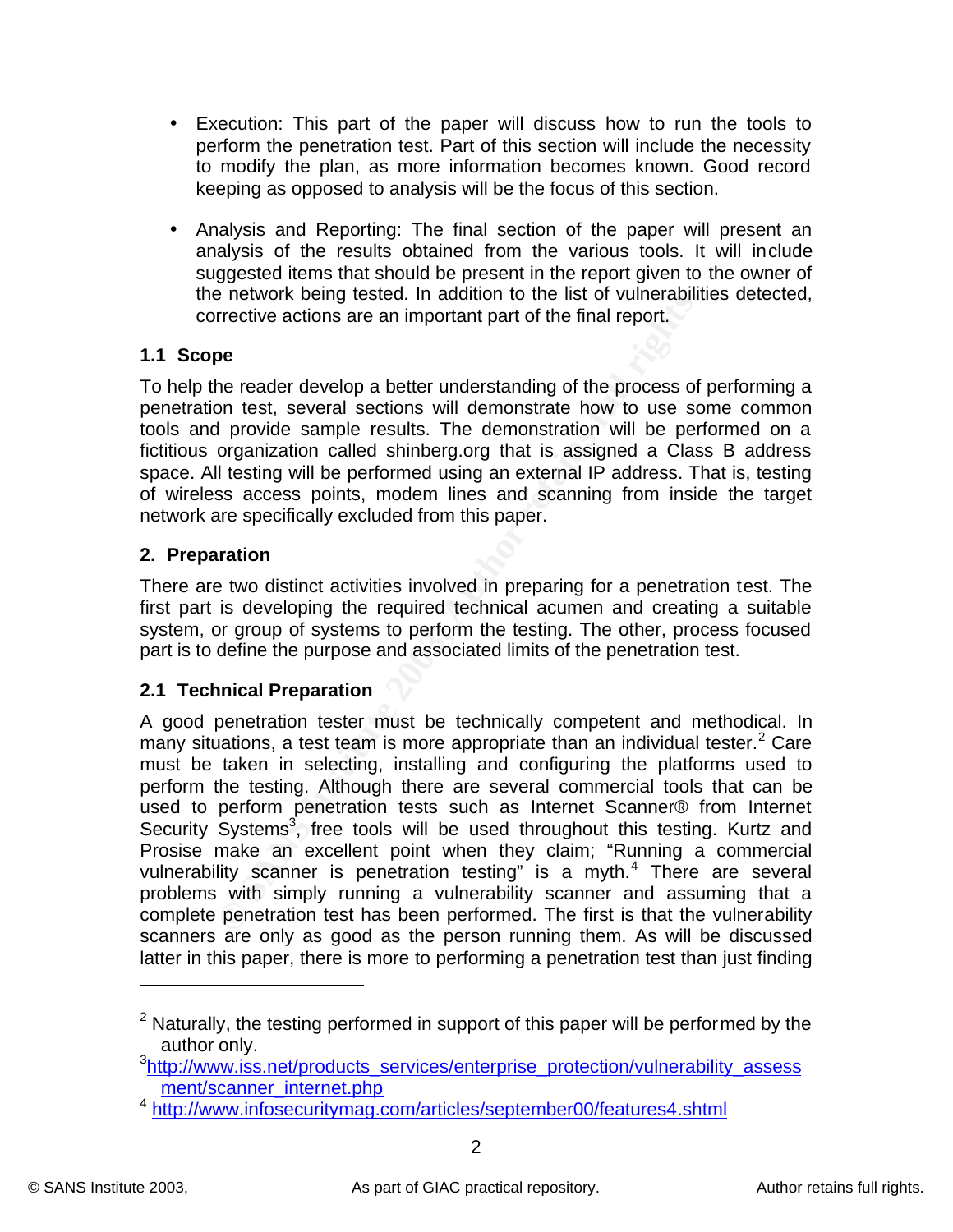vulnerabilities. Careful planning is required before packets are sent on the network and reports need to be written once the testing is complete.

A UNIX based system is best for most types of penetration testing; however, it is important to have access to a machine running a current version of Microsoft Windows.<sup>5</sup> A windows system provides easy tests file and print sharing using the net use command. Most tests can be performed from a Linux box that is configured with the proper tools. The machines used to perform the testing described in this paper are:

- IBM ThinkPad T23 capable of dual booting into Windows 2000 Professional and Red Hat 8.0. This machine also runs vmware<sup>6</sup> to allow switching between Linux and Windows without rebooting.
- HP Omnibook XE2 also capable of dual booting into Windows 2000 Professional and Red Hat 8.0. A D-Link 100BT Ethernet card was used to provide network access.

In this paper are.<br>
M ThinkPad T23 capable of dual booting into Wir<br>
ofessional and Red Hat 8.0. This machine also runs wmw<br>
offessional and Red Hat 8.0. A D-Link 100BT Ethernet card<br>
offessional and Red Hat 8.0. A D-Link Both machines used for testing are kept current with patches released from Microsoft and Red Hat. Additionally, virus protection software is run under Windows 2002. It is important to ensure that the machines used in penetration testing are secure and administered with security in mind. Remember, that during the course of penetration testing, a tester may obtain access to the target network. The last thing that a tester wants to have happen is for his machine to introduce malicious code into the customer's network.

The network for launching the tests is connected to the Internet via a cable modem. The internal network consists of a combination firewall router and a hub. Both test machines are on the hub so that they can be used to observe all packets used in testing. A diagram of the network used to perform the testing is shown in Figure 2-1: Network used for penetration testing.

# **2.1.1 Penetration Testing Tools**

A myriad of tools are available for performing penetration tests. This section will discuss only a few and focus on the tools that are applicable to this paper. The following tools are installed on the test machines; however, not all of the tool will necessarily be used during the testing. This section provides an overview of the tools; later sections will provide details on how the tools were used to perform the penetration testing.

 $5$  As of the writing of this paper, a current Microsoft Windows operating system is Windows 2000 and later.

 $6$  vmware is a tool that allows virtual machines to be run under a host operating system. Using vmware Linux is run as a process under Windows, which allows a tester to easily switch between the two operating systems. More information on vmware can be found at: http://www.vmware.com/.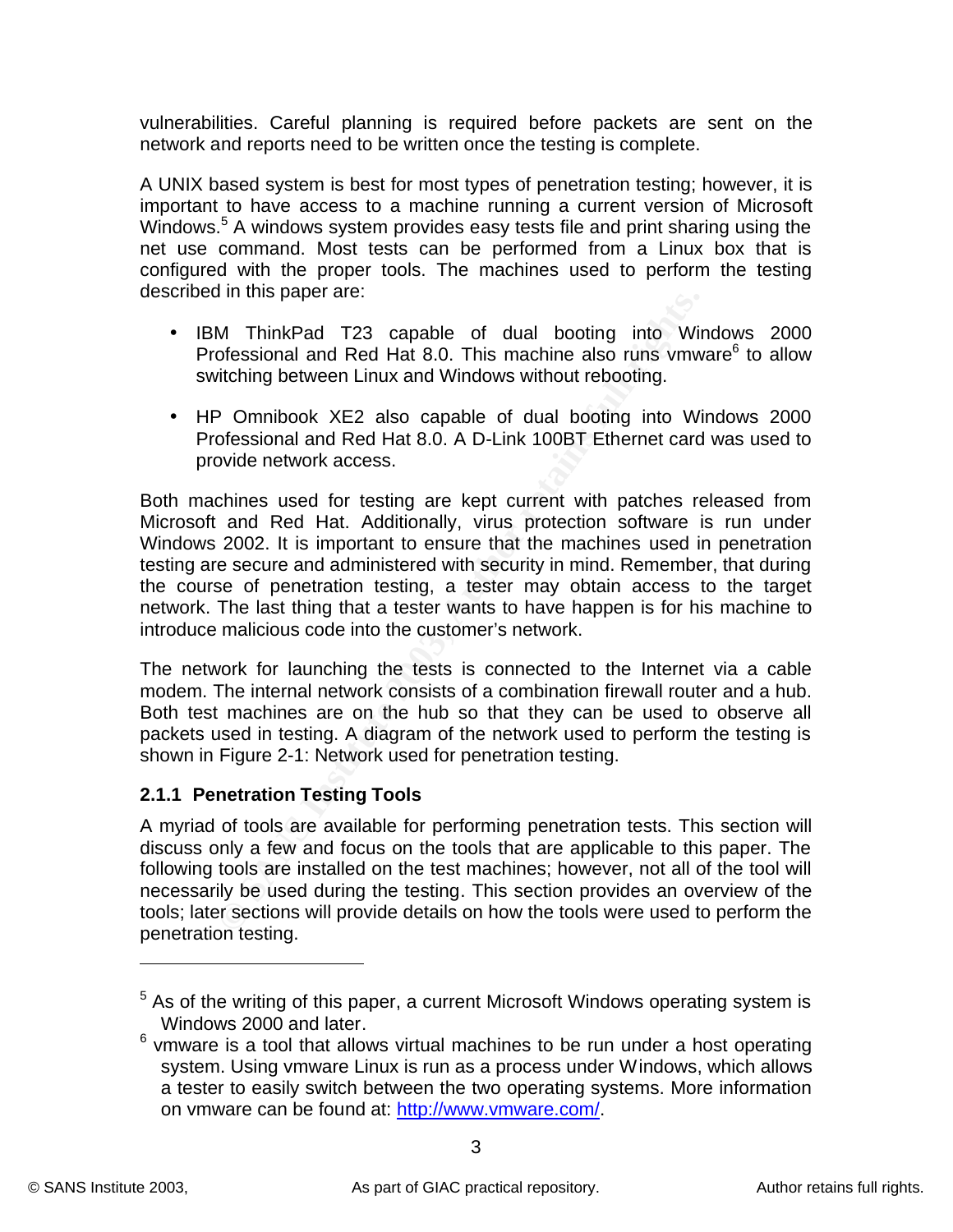*nmap* Nmap is the defacto network scanning tool. It is available for almost all modern operating systems, including Windows. Nmap works by creating specially crafted network packets to elicit responses. The packets used by nmap are designed to trick the TCP stack on the target machine into responding and revealing more information than a normal ping would reveal. Nmap is a command line tool with approximately 50 options. Clearly, this can make running nmap a little daunting. For the less experienced, nmapfe provides a graphical front end to nmap. Nmap is provided as part of Red Hat 8.0; however, versions that are more recent are often available. More information on nmap, including the most recent distribution can be found at: http://www.insecure.org/nmap/index.html.



Figure 2-1: Network used for penetration testing

- cheops-ng Cheops-ng is described as the "the network Swiss army knife"<sup>7</sup> in that it can scan hosts and map networks. Cheops-ng uses a client server architecture to isolate the user interface from the scanner. This also allows the scanner to be run inside a network and the user interface to reside outside of the network. More information about cheops-ng can be found at http://cheops-ng.sourceforge.net.
- *Nessus* The Nessus Security Scanner is a required tool for penetration testing. Nessus functions as a network scanner to identify hosts, and

<sup>&</sup>lt;sup>7</sup> http://cheops-ng.sourceforge.net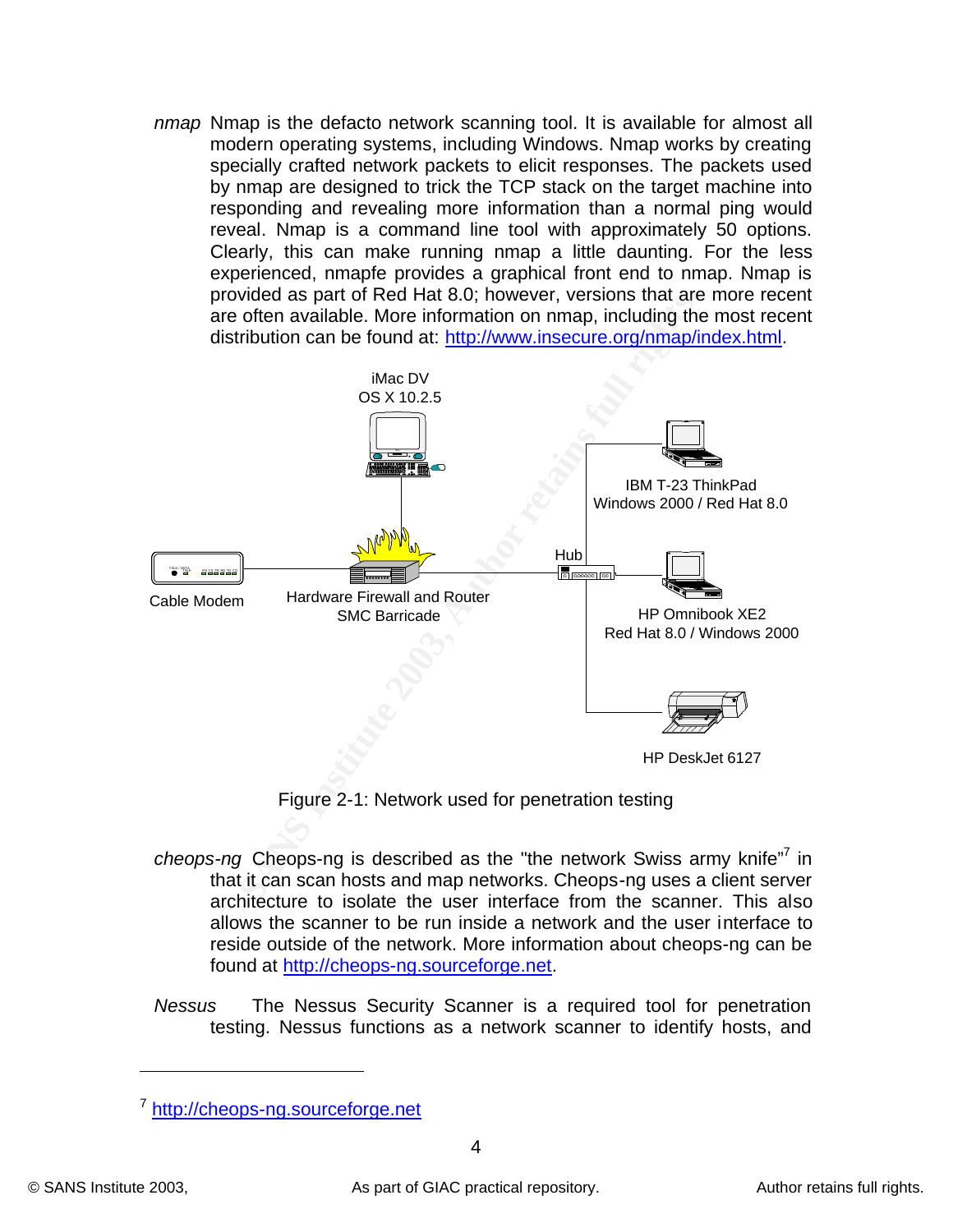then continues to scan each host for known vulnerabilities. Like cheopsng, Nessus uses a client server architecture. The benefit of Nessus in performing penetration tests is Nessus will report on vulnerabilities present on each host. Nessus contains plugin modules to scan for vulnerabilities and the user can write custom plugins if necessary. The maintainers of Nessus do a good job of providing plugins for new vulnerabilities as they are announced. Another feature of Nessus is the ability to test several hosts simultaneously. This is important when scanning larger networks with many accessible hosts. Nessus relies on nmap for performing some scans including ones to identify the operating system on the host. More information about Nessus can be found at: http://www.Nessus.org.<sup>8</sup>

ccamming larger heworks wun mariny accessible noiss. Nest<br>uning for performing some scans including ones to identify<br>tystem on the host. More information about Nessus can<br>the multiparty with the sense, it is depending on y netcat Netcat is another tool that claims to be a "network Swiss army knife"<sup>9</sup>, and in a sense, it is depending on you definition of a Swiss army knife. Netcat is a simple and small tool for sending data over a network using TCP and UDP packets, and is available on Unix and Windows. Netcat acts as both a client and a server depending on how it is invoked. For this reason, netcat is a favorite tool of hackers. Netcat can be used to install simple backdoors on hosts by listening on a given port. Further, netcat can be used to establish a connection to compromised system by sending a shell prompt out of a firewall protected network via a connection from the host to port 80 (http) on a machine owned by the hacker.<sup>10</sup> Additionally, because netcat can read and write to standard input and output, it can be incorporated into scripts.<sup>11</sup> This allows one to write a script to test an application without needing to deal with the intricacies of establishing a network connection. The network connections established by netcat are unidirectional, unlike telnet. That is, when one is using netcat the characters sent are not echoed back to the user. This is a little disconcerting and a good reason to drive netcat using scripts. More information about netcat can be found at: http://www.atstake.com/research/tools/network\_utilities/.

<sup>&</sup>lt;sup>8</sup>http://www.Nessus.org/features.html

<sup>9</sup> http://www.atstake.com/research/tools/network\_utilities/

 $10$  The term "owned" is used lightly. In this case "owned" means a machine that the hacker can control.

<sup>11</sup> On a UNIX system, standard input (stdin) is usually associated with the keyboard and standard output (stdout) is usually associated with the terminal or screen. It is possible to use special characters to redirect both standard input and standard output. For example:  $ls > ls.txt$  will place the output of the ls command into the file ls.txt. The less than sign (<) is used to redirect standard input and the greater than sign (>) is used to redirect standard output.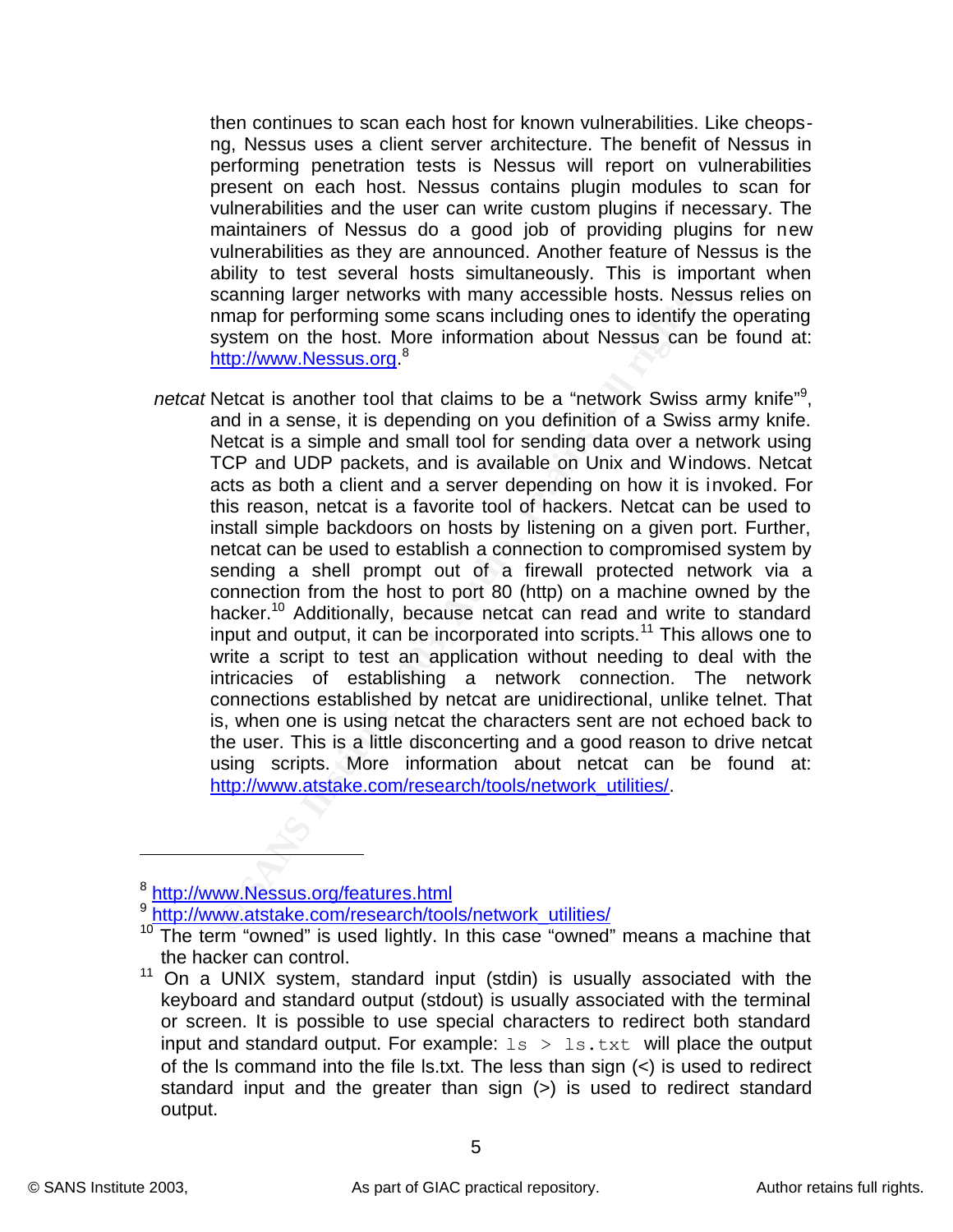- snort Technically speaking snort is not a tool for performing a penetration test. However, it is very valuable in monitoring the penetration test. Although snort started as a network sniffer similar to tcpdump, it has grown into a world class Intrusion Detection System (IDS). Snort contains many rules that allow it to detect malicious activity. By running snort on the network, or host perform the penetration test, it is possible to demonstrate not only what packets were sent, but what a good IDS should have reported. More information on snort can be found at: http://www.snort.org/.
	- Firewalk is an active reconnaissance network securempts to determine what layer four protocols a firewall whommation is useful because it allows one to determine we why one a firewall, Firewalk works by sending out TCP or *firewalk* Firewalk is an active reconnaissance network security tool that attempts to determine what layer four protocols a firewall will pass. This information is useful because it allows one to determine what ports are open on a firewall. Firewalk works by sending out TCP or UDP packets with a time to live one greater than the targeted gateway. If the gateway allows the traffic, it will forward the packets to the next hop where they will expire and elicit an icmp message. If the gateway host does not allow the traffic, it will likely drop the packets and no response will be seen.<sup>12</sup> More information on Firewalk can be found at: http://www.packetfactory.net/projects/firewalk/.

## **2.1.2 Team formation**

Penetration testing is best performed by a team, which provides several benefits from both a technical and a managerial standpoint. One technical benefit is different team members bring different sets of skills. Some people can perform network mapping including penetrating firewalls, but are not adept a breaking into machines. Many hackers do not like taking notes of their work; however, a team member can assist with the note taking.

Two managerial benefits are efficiency and accountability. A team will be more efficient than a single person will because multiple tasks can be performed at the same time. A team, especially one with a strong leader, shares the responsibility for damaging a network or compromising information.

# **2.2 Process Preparation**

Most people assume that a penetration tester is technically competent, or a least proficient in the tools that will be used. With some tools, such as Nessus, performing a simple penetration test and generating reports requires nothing more than a few clicks of the mouse.

Technical competence alone does not make a good penetration tester. Penetration testing should be undertaken as a scientific process.<sup>13</sup> The scientific

<sup>12</sup> http://www.packetfactory.net/projects/firewalk/

 $13$  Although, it is very tempting, a discussion about the difference between scientists and engineers is outside of the scope of this paper. Suffice it to say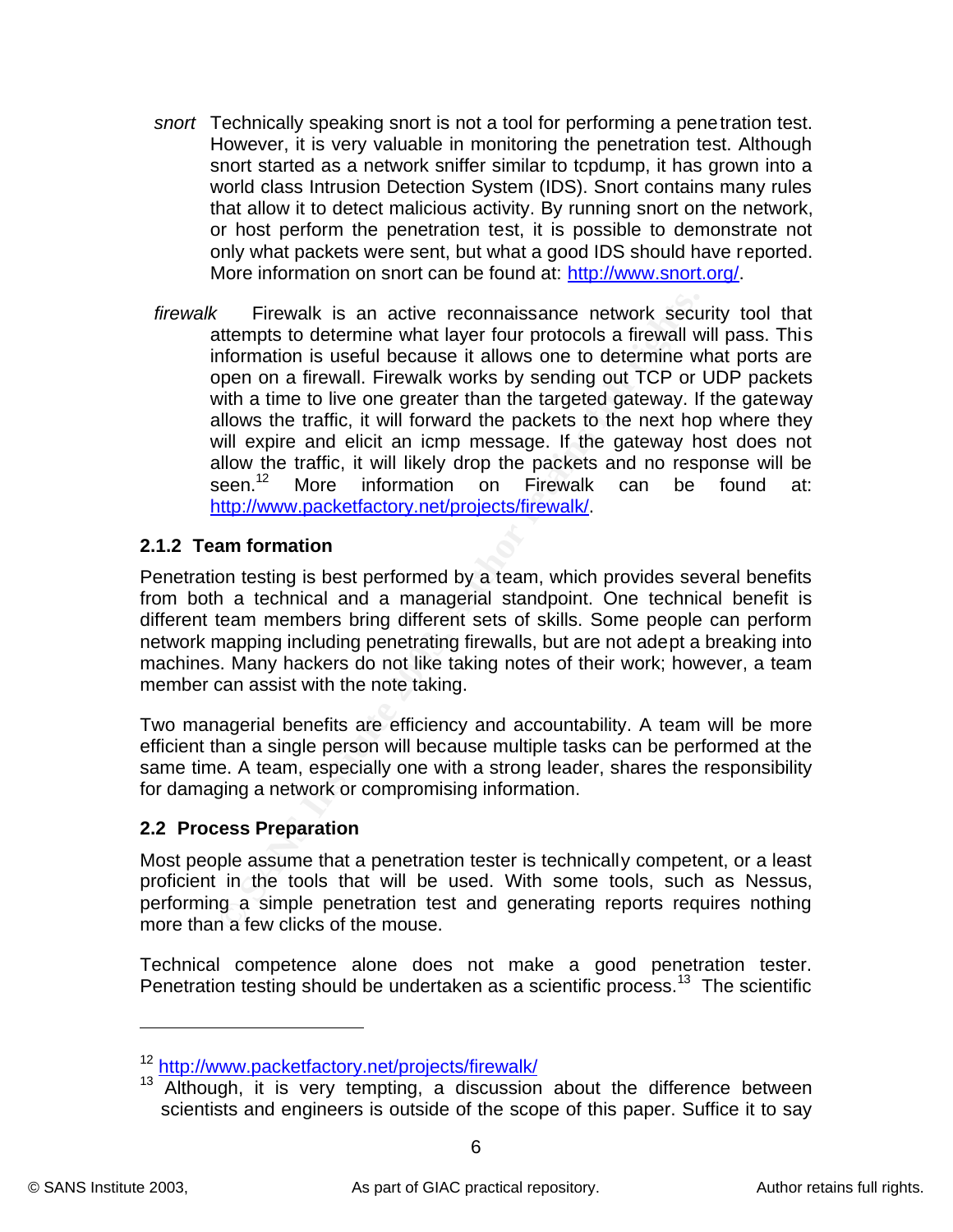method is applicable to performing penetration tests. A good guideline for performing penetration tests that parallels the scientific process is:

- 1) Define a problem statement. In the case of penetration testing this is the objective of the penetration test.
- 2) Make hypotheses and plan experiments. A possible hypothesis could be that the network is secure with the exception of the hosts in the demilitarized zone (DMZ).
- manized entro (entrar).<br>
Enform experiments recording all observations even one<br>
paraming networks and hosts. However, a search of public<br>
and any also lead to some useful insights. The reason that snort<br>
the tools section 3) Perform experiments recording all observations even ones that seem meaningless. In the case of penetration testing most experiments, involve scanning networks and hosts. However, a search of public information may also lead to some useful insights. The reason that snort is mentioned in the tools section is that it can be used to record observations.
- 4) Produce a report. A clear and concise report that documents the procedures used and results obtained is critical in documenting the findings from penetration testing.

The need to document both the process as it is performed and the results cannot be overstated. Consider the hypothetical case that a production server crashes during the time when a penetration test is being performed. Clear documentation and network logs will allow you to determine if the penetration caused the crash.

There are several other aspects to preparation, which are discussed in the following sections.

## **2.2.1 Goals and limits**

The goals of a penetration test must be defined and agreed upon by both the testers and the owner of the network being tested. Associated with the goals are some limits that the testers must not cross.

In preparing the goals of a penetration test, there are several items to consider. The first is how much of an impact is acceptable on the network of interest. Some questions to answer are:

*When can the tests be run?* Penetration tests can deplete the resources of networks, and potentially cause an unintended denial of service condition. Some customers will prefer to run penetration tests during off hours, such as at night or on the weekends. A disadvantage to running the tests during off hours is that some desktop machines may be powered down.

in general, that engineers apply known methods to solve problems, and scientists strive to understand how things work at a fundamental level.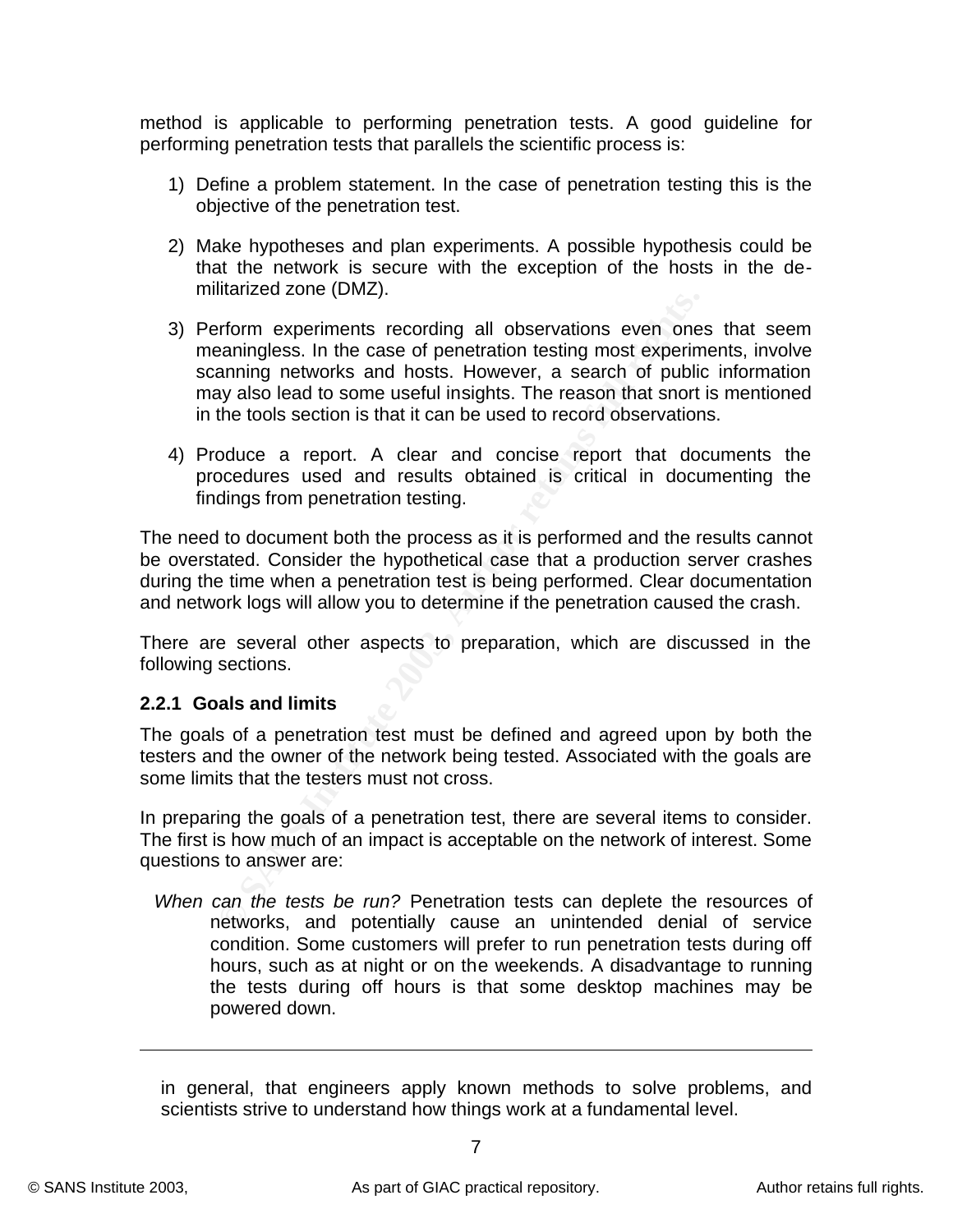- What type of tests can be performed? Some customers might be happy just knowing that their machines are vulnerable based on network and host scans. Others will want proof that the testers were able to break into their machines. If the customer instructs a tester to break into a machine whenever possible a clear understanding of what the tester is allowed to do once the machines is compromised is required. Often more than one vulnerability must be used to gain full access to a computer.<sup>14</sup> In addition, some scans might actually crash the service of machine.
	- *Are any machines off limits or excluded from some tests?* Certain machines may be excluded from the penetration tests or tested in a limited manner. One reason for this is to protect sensitive information. For example if an external network scan can reach the main financial machine, this is a significant concern in and of itself.
	- *Where will the penetration testing be performed?* Typically, penetration tests, as their name implies are performed from outside the network of interest. However, given the current news about insider threats performing an internal scan, which is from inside the corporate firewall, may be a prudent activity.<sup>15</sup>
	- y machines off limits or excluded from some tests? Certay be excluded from the penetration tests or tested manner. One reason for this is to protect sensitive info assumple if an external network scan can reach the machine *Should wireless network scanning be performed?* Wireless networks based primarily on 802.11 are prevalent in use and a prime target for hackers. Recent legislation in New Hampshire is saying that an unprotected wireless network is fair game. "A bill that's breezing through New Hampshire's legislature says operators of wireless networks must secure them -- or lose some of their ability to prosecute anyone who gains access to the networks."<sup>16</sup>
	- *Are there any situations when the customer needs to be notified immediately?* This is a rhetorical questions, as there are some obvious cases were immediate remediation is required. One example is accounts without passwords. A customer may want to be notified of other findings such as well-known vulnerabilities before the final report is delivered.

Another important related topic is how to manage any proprietary information discovered during a penetration test. The organization performing the penetration test should provide a written policy on how it will protect any information discovered during the penetration test. Some companies consider their network topology to be proprietary. Naturally, all vulnerabilities found should be proprietary. Not treating them as such is like telling robbers where the keys to your house can be found.

<sup>14</sup> W. Fithen, *et al*., "Formal Modeling of Vulnerability"

<sup>&</sup>lt;sup>15</sup> Husted, Bill, "Hacker may sit in next cubicle"

<sup>&</sup>lt;sup>16</sup> McWilliams, Brian, "Licensed to War Drive in N.H."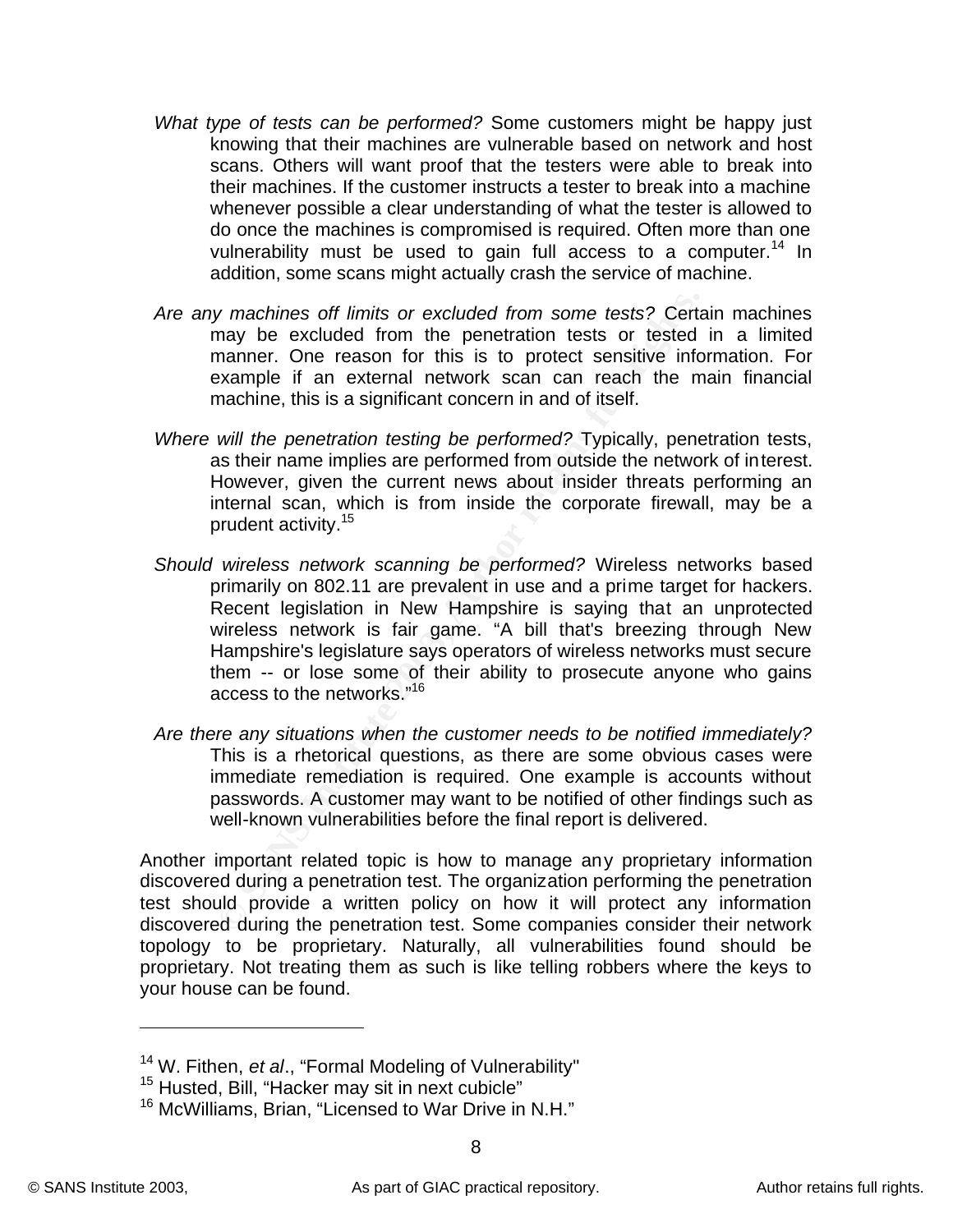## **Key Fax7 2F94 9989 Memorandum for File**

**Subject:** Vunerability Assessment and Penetration Testing Authorization

**Date:** 1 April 2003

Find assessments and penetratom estang. I rhese activutes into<br>tops, laptops, servers, network elements, and other computer syngmization on a regular, periodic basis to discover vulnerabilities<br>tems. Only with knowledge of To properly secure this organization's information technology assets, the information security team is required to assess our security stance periodically by conducting vulnerability assessments and penetration testing. These activities involve scanning our desktops, laptops, servers, network elements, and other computer systems owned by this organization on a regular, periodic basis to discover vulnerabilities present on these systems. Only with knowledge of these vulnerabilities can our organization apply security fixes or other compensating controls to improve the security of our environment.

The purpose of this memo is to grant authorization to specific members of our information security team to conduct vulnerability assessments and penetration tests against this organization's assets. To that end, the undersigned attests to the following:

- 1. David Shinberg has permission to scan the organization's computer equipment to find vulnerabilities. This permission is granted for from 10 April 2003 until 16 May 2003.
- 2. Charles I. Officer has the authority to grant this permission for testing the organization's Information Technology assets.

This authorization is solely applicable to the address and domains assigned to the Networking.

| Signature: |                            | Signature: |                                |
|------------|----------------------------|------------|--------------------------------|
|            | Charles I. Officer         |            | David Shinberg                 |
|            | <b>Director Networking</b> |            | <b>Penetration Test Leader</b> |
| Date:      |                            | Date:      |                                |
|            |                            |            |                                |

Figure 2-2 Authorization Letter

#### **2.2.2 Customer Agreements**

The above goals and limits once agreed upon must be documented. In addition to the goals document, which the tester provides to the customer, the customer must also sign an authorization letter providing documentation that the penetration test has been authorized. Ed Skoudis frequently called this a "get out

9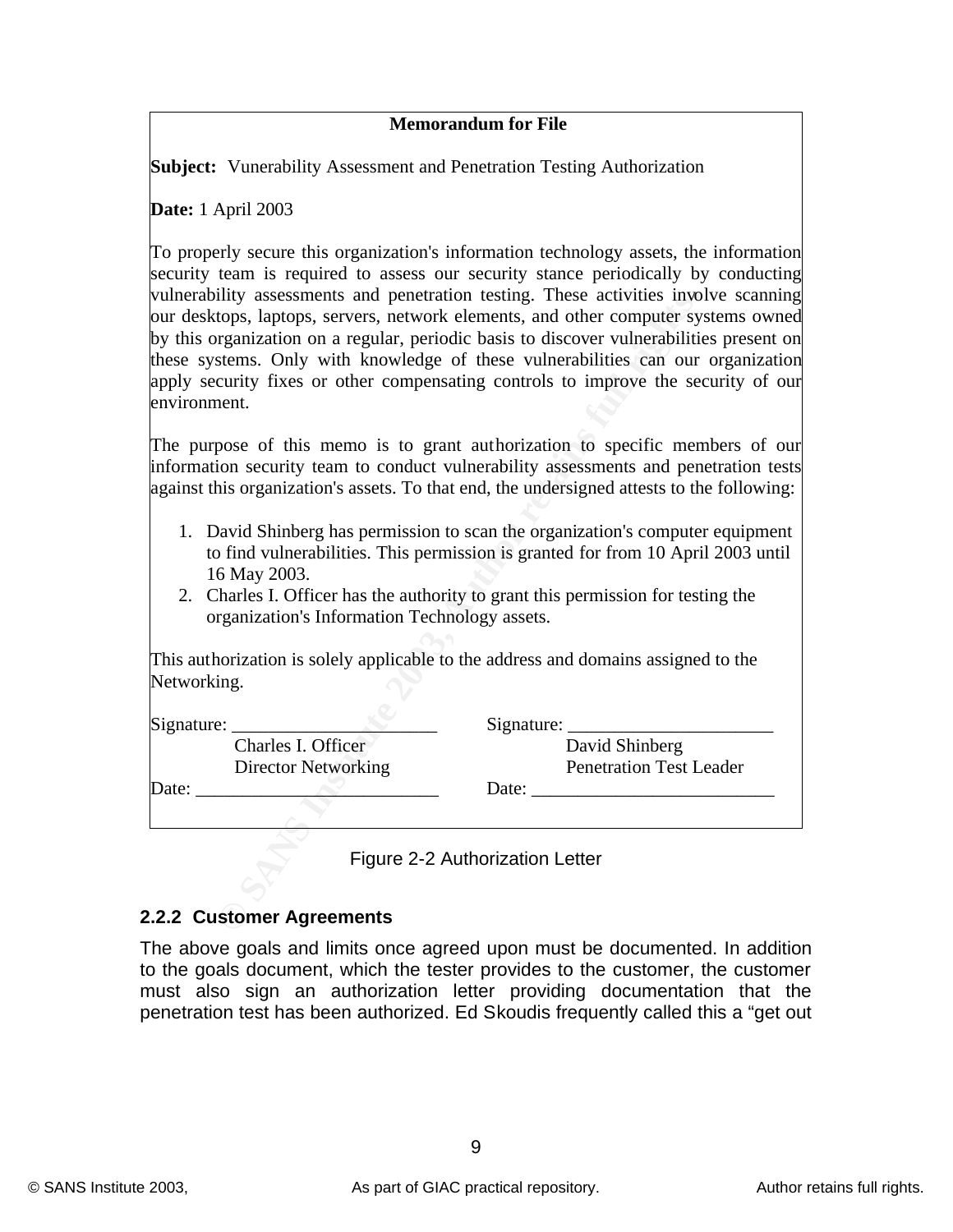of jail free card"<sup>17</sup> The purpose of the letter is to protect the tester from both legal and organizational actions as a result performing the penetration test. A sample letter provided by Ed Skoudis<sup>18</sup> was used as a basis for the agreement signed before the penetration tests were performed by the author. The agreement is shown in Figure 2-2 Authorization Letter. It is important to have a lawyer review the letter before it is used. Several items need to be included including who is authorized to perform the tests, and what networks will be tested. The person signing the letter for the customer must have the authority to authorize the penetration testing. Because the tester will not always be sure that the signer has the authority, the letter states that the signer has the authority to authorize the tests.

Now that the preparation phase is complete, the penetration testing can begin.

# **3. Public Information**

To begin a penetration test, do not just start scanning the network. There is a wealth of information that can help a tester learn about a network without even sending a single probe. Most of this information comes from the network registries. An excellent place to start is with determining the IP address of a host on the network of interest. In most cases, the customer will provide this information; however, it is always a good idea to verify it. The dig command available on many UNIX systems is an excellent choice to map a machine name to an IP address. An example of using dig is shown below.

on lessing. Because the lesser will not aways be sure that it<br>infly, the letter states that the signer has the authority to a<br>the preparation phase is complete, the penetration testing c<br>**c Information**<br>**a** penetration t [das@localhost das]\$ dig www.shinberg.org ; <<>> DiG 9.2.1 <<>> www.shinberg.org ;; global options: printcmd ;; Got answer: ;; ->>HEADER<<- opcode: QUERY, status: NOERROR, id: 61668 ;; flags: qr rd ra; QUERY: 1, ANSWER: 1, AUTHORITY: 1, ADDITIONAL: 0 ;; QUESTION SECTION: ;www.shinberg.org. IN A ;; ANSWER SECTION: www.shinberg.org. 36117 IN A A.B.255.50<sup>19</sup> ;; AUTHORITY SECTION:

<sup>&</sup>lt;sup>17</sup> Skoudis, Ed, SANS San Francisco, Track 4, Hacker Techniques, Exploits, and Incident Handling, December 15-20, 2002.

<sup>18</sup> http://www.counterhack.net/permission\_memo.html.

 $19$  The A.B is used to denote the first and second octets of the IP address to protect the identity of the actual network that was scanned.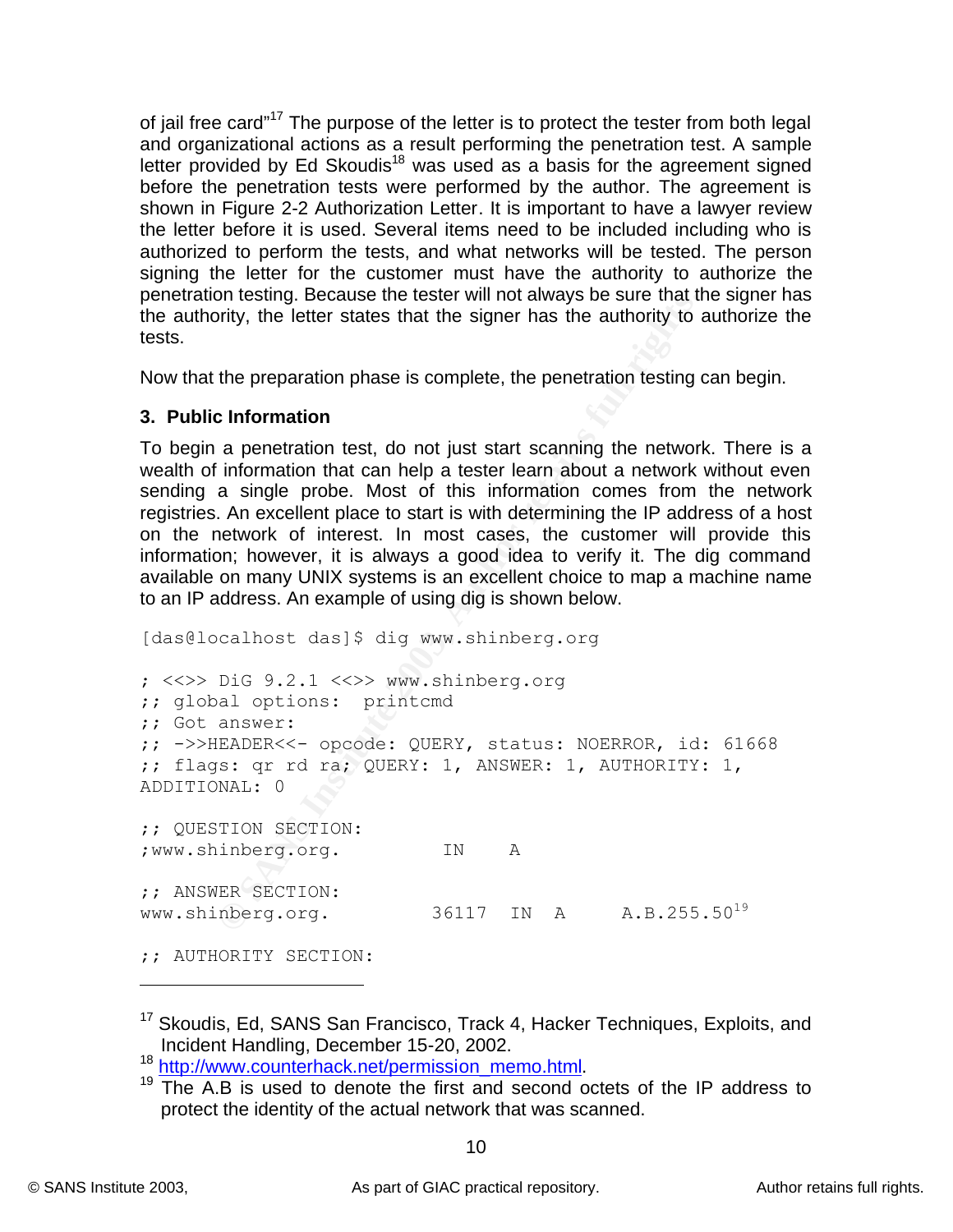shinberg.org. 36117 IN NS ns1.shinberg.org. ;; Query time: 47 msec ;; SERVER: 192.168.2.1#53(192.168.2.1) ;; WHEN: Sun May 4 12:12:47 2003 ;; MSG SIZE rcvd: 65

**EXAMPLE 12000 CONDUP TO THE CONDUPTED THE CONDUPTED**<br> **CALCE THE AUTE AND THE AUTH AND THE AUTH AND THE AUTH AND THE AUTH AND THE AUTH AND THE AND THE AUTH AND THIS INSTEMENT AND THE STOND IS that the DNS server is runn** The output from dig provides lots of useful information. First, it shows that the IP address of www.shinberg.org is A.B.255.50. This will be useful when we attempt to penetrate hosts on the network, as web servers are a prime candidate to be exploited. In addition, we learn that ns1.shinberg.org is the Authoritative DNS server for shinberg.org. This means if we can perform a zone transfer from A.B.255.50, then we can find all of the hosts listed in shinberg.org. An interesting observation is that the DNS server is running on the same machine as the web server. This is bad! Both DNS and web servers are commonly attacked. Now if a hacker can compromise the web server or DNS server process, the entire machine will likely be compromised.

Now that the IP address is know, the next step is to see who owns the address space allocated to shinberg.org. This can be done using a whois server with web interfaces such as **www.arin.net**. ARIN is the American Registry for Internet Numbers and manages the Internet numbering resources for North America, a portion of the Caribbean, and sub-equatorial Africa.<sup>20</sup> Going to ARIN's webpage and performing a whois query on A.B.255.50 reveals the following information.

| OrgName:          | GEEKS 'R US Inc           |
|-------------------|---------------------------|
| OrgID:            | GEEKS 'R US               |
| Address:          | GEEKS 'R US Lane          |
| Address:          | Room 42                   |
| City:             | Gotham                    |
| StateProv:        | ST                        |
| PostalCode: 12345 |                           |
| Country:          | US                        |
| NetRange:         | A.B.0.0 - A.B.255.255     |
| CIDR:             | A.B.O.O/16                |
| NetName:          | GEEKS 'R US-A-B           |
|                   |                           |
| NetHandle:        | $NET - A - B - 0 - 0 - 1$ |
| Parent:           | $NET - A - 0 - 0 - 0 - 0$ |
| NetType:          | Direct Assignment         |
| NameServer:       | DNS.GEEKSRUS.COM          |
| NameServer:       | DNS-1.GEEKSRUS.COM        |

<sup>20</sup> http://www.arin.net/about\_us/index.html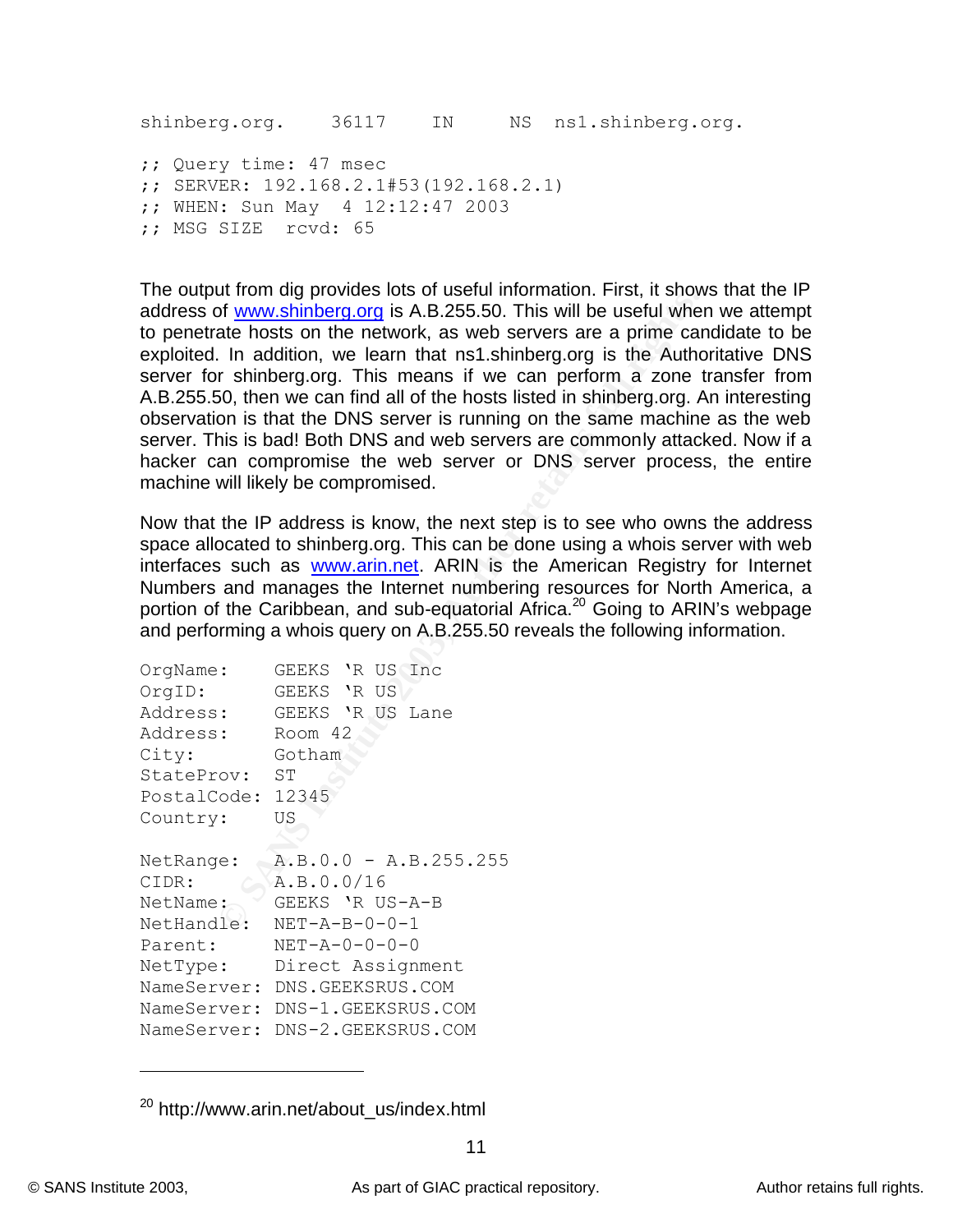```
\n  <b>Comment:</b>\nRegDate: 1997-05-14
Updated: 2001-07-11
TechHandle: CONTACT1-ARIN
TechName: GEEKS 'R USInc.
TechPhone: +1-xxx-xxx-xxxx
TechEmail: contact1@GeeksRUs.com
OrgTechHandle: CONTACT2-ARIN
OrgTechName: Last, First
```
OrgTechPhone: +1-xxx-xxx-xxxx OrgTechEmail: contact2@lGeeksRUs.com

```
# ARIN WHOIS database, last updated 2003-05-16 20:10
# Enter ? for additional hints on searching ARIN's WHOIS 
database.
```
Now we learn that shinberg.org is really part of Geeks 'R Us Inc. This is a surprise and might mean that the person who authorized the scans did not have the proper authority. We also learn that the network used by shinberg.org is A.B.0.0/16, which is a Class B network, again a little surprising.

More information can be found by searching other whois servers. In this case, a search of whois.networksolutions.com showed:

```
Handle: CONTACT2-ARIN<br>
NRame: Last, First<br>
Phone: +1-xxx-xxx-xxxx<br>
PEmail: contact201GeeksRUs.com<br>
WHOIS database, last updated 2003-05-16 20:<br>
YMOIS database, last updated 2003-05-16 20:<br>
PROIS database, last updated 2003
[das@localhost das]$whois -h whois.networksolutions.com 
shinberg.org
[whois.networksolutions.com]
Registrant:
Geeks 'R Us Inc. (SHINBERG3-DOM)
     Main Rd
     Any City
    State, Zip
     US
     Domain Name: SHINBERG.ORG
     Administrative Contact, Technical Contact:
          Ralph, Malph (RR14414) rm@GEEKSRUS.COM
          Geeks 'R Us Inc.
         Main Rd
         Any City
         State, Zip
         xxx-xxx-xxxx (FAX) xxx-xxx-xxxx
```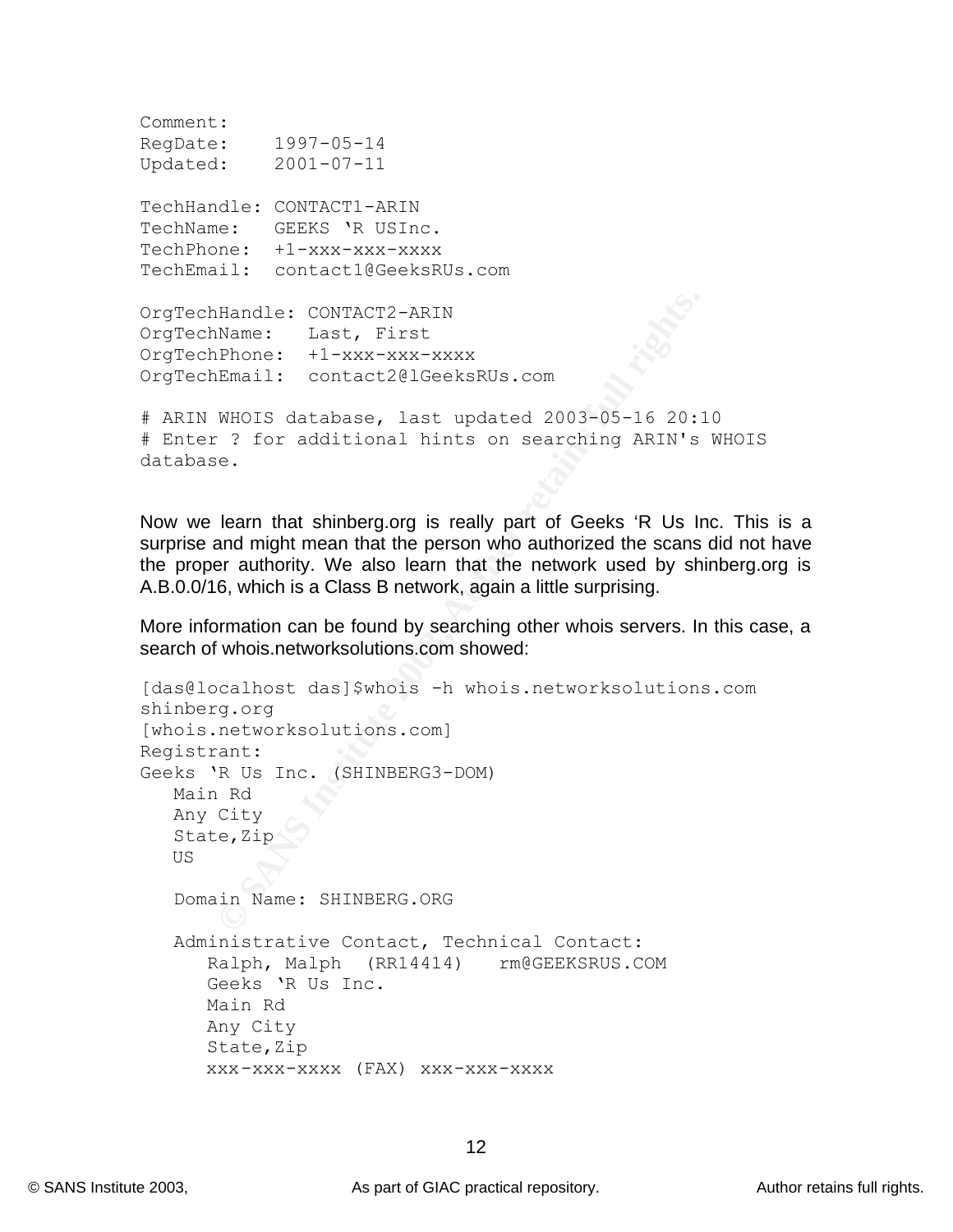| Record expires on 15-Jun-2003.  |                                                   |
|---------------------------------|---------------------------------------------------|
| Record created on 15-Jun-1999.  |                                                   |
|                                 | Database last updated on 4-May-2003 12:18:57 EDT. |
|                                 |                                                   |
| Domain servers in listed order: |                                                   |
|                                 |                                                   |
| NS1.SHINBERG.ORG                | A.B.255.50                                        |
| NS2.SHINBERG.ORG                | A.B.1.21                                          |
|                                 |                                                   |

The important item to notice is that again we get the names and IP addresses of the name servers returned. Notice that the names are different from the original query to whois.arin.net. The record is about to expire, and it is not uncommon for small companies to forget to renew their registration. This fact should be written down and mentioned in the final report.

Based on the large address space, and different data from the various whois servers, more investigations are required. An ICMP echo request sent to the first name server (A.B.255.50) responded; however, there was not response from the second name server (A.B.1.21).

ortant item to notice is that again we get the names and IP servers returned. Notice that the names are different from<br>mpanies to forget to renew their registration. This fact shout<br>mpanies to forget to renew their registr A possible explanation for having two DNS servers with such a large difference in addresses is that shinberg.org is supported by two different Autonomous System Numbers (ASN). There might be two different ways for packets to reach shinberg.org. "Autonomous System numbers (ASNs) are globally unique identifiers for Autonomous Systems. An Autonomous System (AS) is a group of IP networks having a single clearly defined routing policy, run by one or more network operators."<sup>21</sup>

Several route servers on the Internet provide information about the mapping between IP addresses and ASNs. An excerpt of a query to route-views.oregonix.net is shown below.

```
[das@localhost das]$ telnet route-views.oregon-ix.net
Trying 198.32.162.100...
Connected to route-views.oregon-ix.net.
Escape character is '^]'.
route-views.oregon-ix.net>show ip bgp A.B.0.0
BGP routing table entry for A.B.0.0/16, version 3375939
Paths: (57 available, best #26)
…
   1668 6347 WXYZ
     66.185.128.48 from 66.185.128.48 (66.185.128.48)
       Origin IGP, metric 15, localpref 100, valid, external
```
<sup>21</sup> http://www.apnic.net/services/asn\_guide.html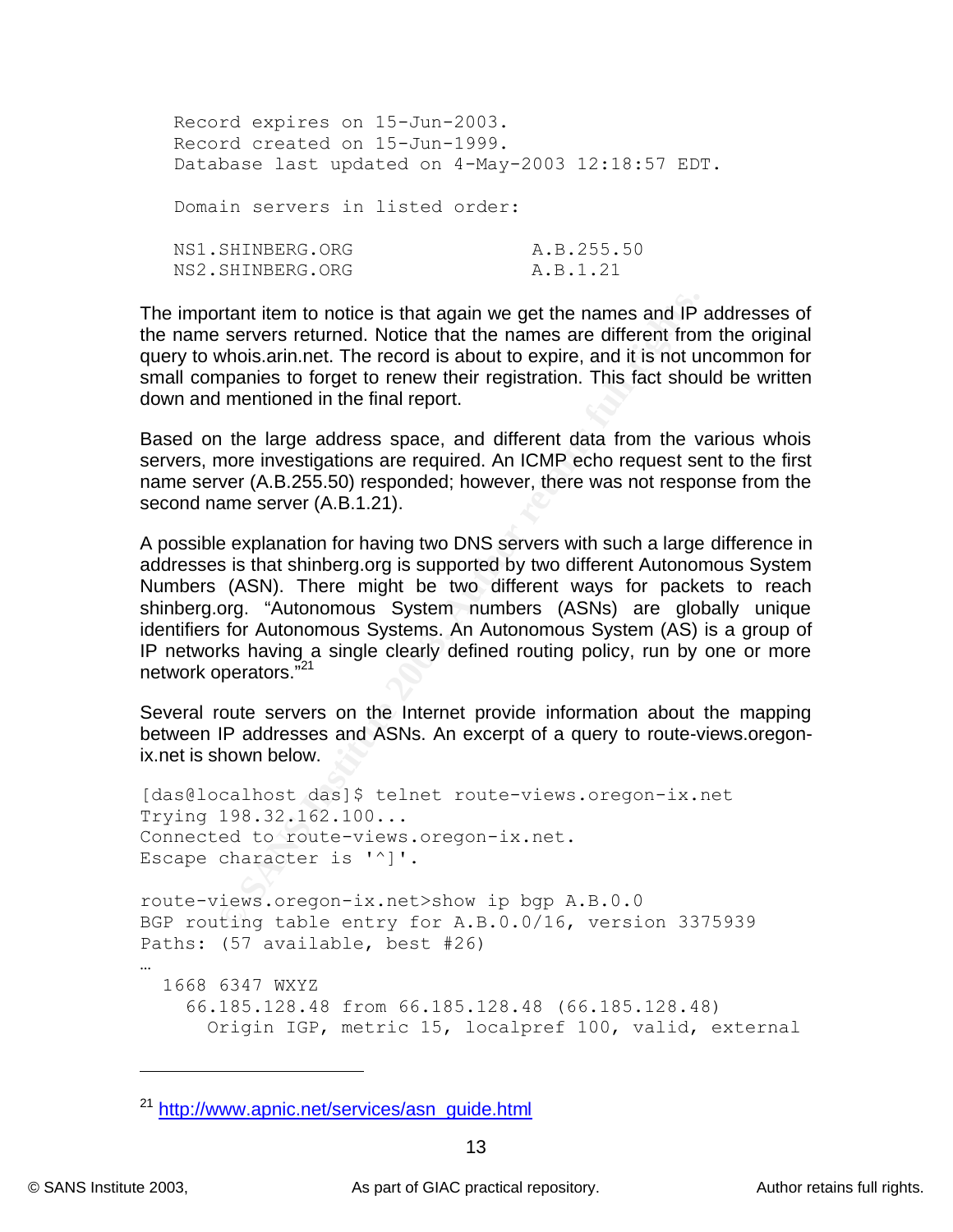```
\mathbb{R}^{n+1} final \mathbb{R}^{n+1} \mathbb{R}^{n+1} \mathbb{R}^{n+1} \mathbb{R}^{n+1} \mathbb{R}^{n+1} \mathbb{R}^{n+1} \mathbb{R}^{n+1}…
   7500 2497 701 WXYZ
       202.249.2.86 from 202.249.2.86 (210.173.176.242)
          Origin IGP, localpref 100, valid, external
…
```
The information shows that the ASN associated with A.B.0.0/16 is WXYZ, and that there are indeed to other autonomous systems that provide a path to WXYZ. Now that the ASN is known, a query to whois.arin.net can be used to learn more about the ASNs. Only select portions of the response are shown below.

```
[das@localhost das]$ whois -h whois.arin.net ASWXYZ
[whois.arin.net]
ASNumber: WXYZ
ASName: GEEKS 'R US-WHATS
ASHandle: ASWXYZ
Comment:
RegDate: 1997-05-05
Updated: 1999-01-11
```

|                                                                                                                                                           | INUW that the ASIN is Known, a query to whois.ami.het can be used t<br>about the ASNs. Only select portions of the response are shown belo                                       |
|-----------------------------------------------------------------------------------------------------------------------------------------------------------|----------------------------------------------------------------------------------------------------------------------------------------------------------------------------------|
| [whois.arin.net]                                                                                                                                          | [das@localhost das]\$ whois -h whois.arin.net ASWXY?                                                                                                                             |
| ASNumber:<br>ASName:<br>ASHandle:<br>Comment:<br>RegDate:<br>Updated:                                                                                     | WXYZ<br>GEEKS 'R US-WHATS<br>ASWXYZ<br>$1997 - 05 - 05$<br>$1999 - 01 - 11$                                                                                                      |
| [whois.arin.net]                                                                                                                                          | [das@localhost das]\$ whois -h whois.arin.net AS701                                                                                                                              |
| OrgName:<br>OrgID:<br>Address:<br>City:<br>StateProv:<br>PostalCode:<br>Country:<br>ASNumber:<br>ASName:<br>ASHandle:<br>Comment:<br>RegDate:<br>Updated: | UUNET Technologies,<br>Inc.<br>UU<br>22001 Loudoun County Parkway<br>Ashburn<br>VA<br>20147<br>US<br>$701 - 705$<br>ALTERNET-AS<br>AS701<br>$1990 - 08 - 03$<br>$2002 - 11 - 27$ |
|                                                                                                                                                           | [das@localhost das]\$ whois -h whois.arin.net AS6347                                                                                                                             |

[das@localhost das]\$ whois -h whois.arin.net AS6347 [whois.arin.net]

```
OrgName: SAVVIS Communications Corporation
OrgID: SAVV
Address: 1 SAVVIS Parkway
City: Town and Country
StateProv: MO
PostalCode: 63017
```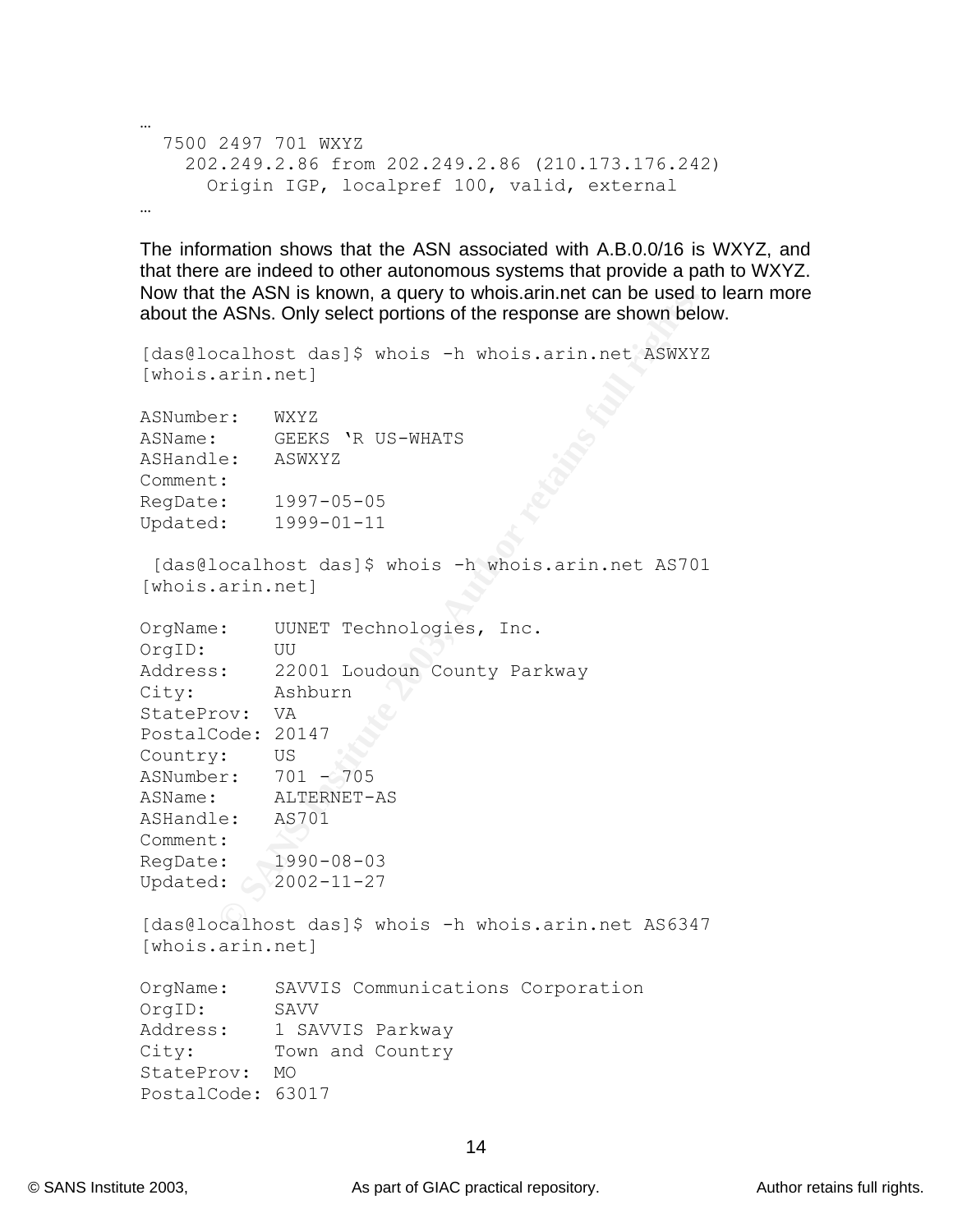| Country:  | US               |
|-----------|------------------|
| ASNumber: | 6347             |
| ASName:   | DIAMOND          |
| ASHandle: | AS6347           |
| Comment:  |                  |
| RegDate:  | $1996 - 03 - 15$ |
| Updated:  | $2002 - 07 - 17$ |

An interesting point, not shown above is that yet another different contact person is associated with shinberg.org.

Before proceeding to the technical planning phase a short summary is in order. The company Geeks 'R Us contains an organization called shinberg.org that maintains its own network. This network is a Class B with an address of A.B.0.0/16. Two different autonomous systems provide a routing path the shinberg.org, which has an ASN of WXYZ. Only one active DNS server could be found even though two are listed with the various registrars.

The above information was determined by sending only a few icmp echo request packets to both name servers. The pings to the name servers would not be considered unusual traffic and should not have been reported by the Intrusion Detection System (IDS).

## **4. Technical Planning**

Now that a tremendous amount has been learned about the network to be tested, the actual penetration test can be planned. The purpose of planning is so that the testers do not need to think about what to do next. This allows them to work more methodically, and avoid some careless errors. In addition, a quick review of the results should be performed when the testing is being done.

sting point, not shown above is that yet another different cc<br>ted with shinberg.org.<br>papy Geeks<sup>1</sup> R Us contains an organization called shinh<br>as it is own network. This network is a Class B with an<br>6. Two different autonom Since a penetration test is an authorized activity, one does not need to be concerned with being detected. However, it is critical that proper people in the organization be aware that the penetration test is being performed. The reason for this is to prevent any unwarranted responses. There is some debate about whether or not to inform the staff that is responsible for protecting the network and machines. In the case of shinberg.org, the decision was made to inform only the managers responsible for the network and not the technical staff. This way, the managers would be able to determine whether the staff could detect an attack on the network. The managers were also told the IP addresses used for the scanning so that they could quickly distinguish between the penetration test and a real attack.

Because shinberg.org has a large address space, and the customer wanted the testing to occur over a two-week period primarily at night and on the weekends, a high-speed connection was used to perform the testing. Only external testing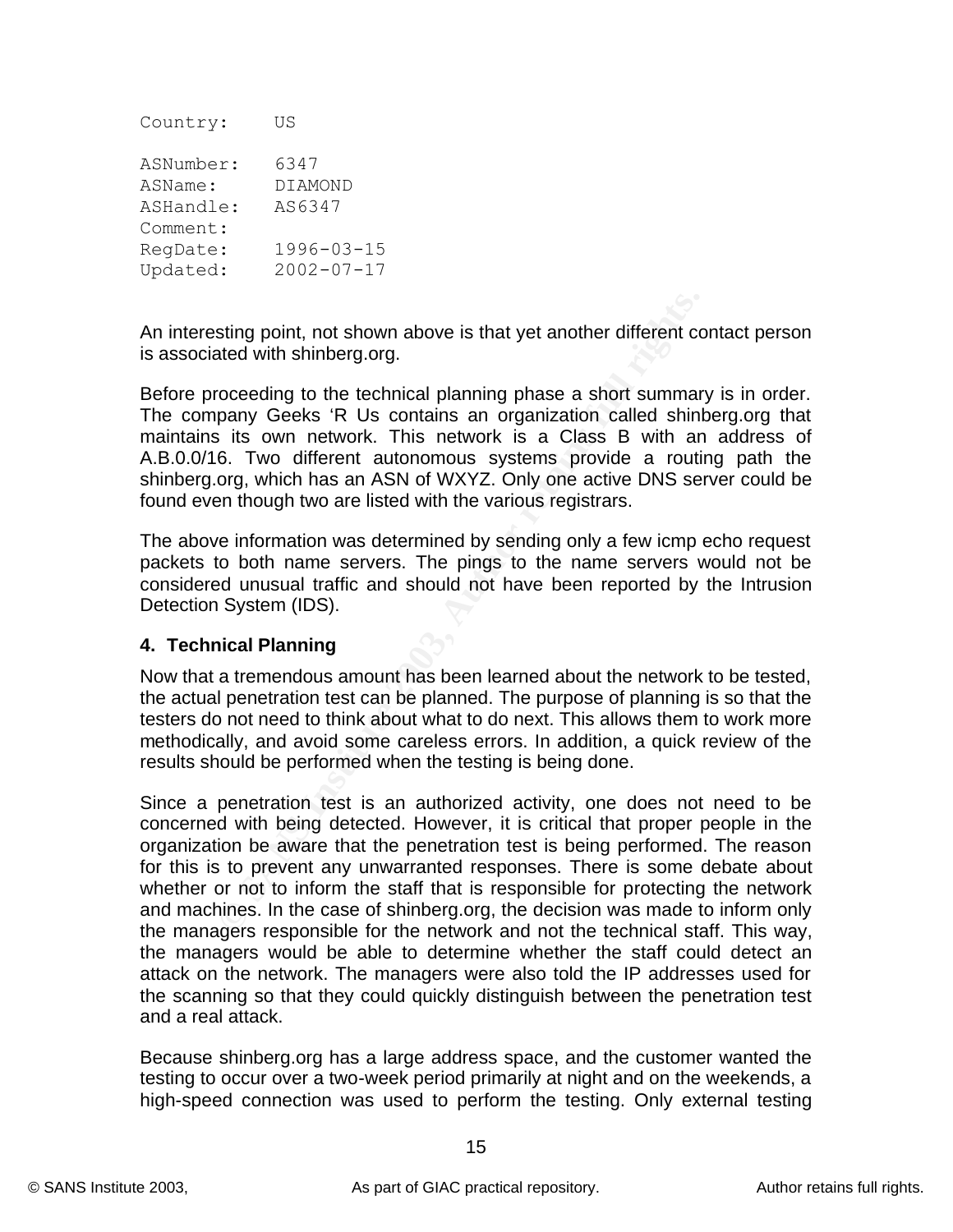was requested by the customer. Additionally, the customer performed a physical audit and instructed the test team that war driving, or in this case, war walking was not to be performed.

The first tests to be performed are various nmap scans of the entire address space. This will identify hosts, and services running on the hosts. It turns out that many other tools make use of nmap either directly (e.g., Nessus) or by sending nearly identical types of packets. In addition to nmap, cheops-ng will be used to provide a graphical view of the network.

Nessus will later be used on the identified hosts to probe for vulnerabilities. Although Nessus can scan a network, its scans will not find anything that nmap doesn't find. Snort will be used to monitor the testing and provide another mechanism for recording the results. Additionally, tcpdump will be used to monitor some tests.

Prior to starting the tests, all machines were updated to the latest release of the tools. This included updating to Nessus 2.05, as well as applying several patched from RedHat.

## **5. Execution**

graphical view of the hetwork.<br>
Will later be used on the identified hosts to probe for v<br>
Nessus can scan a network, its scans will not find anythir<br>
Mesus can scan a network, its scans will not find anythir<br>
Ind. Snort w The execution of the penetration testing was broken down into three parts based on the tools used. Please note that one purpose of the penetration test was for the author to become more familiar with the tools. Therefore, some tests were performed multiple times. In a real penetration test, the team should ensure that the tools will work the first time by performing a dry run on its own network.

Snort was installed on the system used for testing both to monitor the traffic and to demonstrate to the customer what should have been noticed by their staff. To eliminate the collection of extraneous information about the testing system, snort was configured to only monitor only connections to the target address range. The following line is used to configure snort.

```
var HOME_NET A.B.0.0/16
```
The above line makes snort process packets as if it existed on the A.B.0.0/16 network. The three parts of the penetration test are described in the following sections.

# **5.1 Testing with nmap**

Nmap is an excellent tool for finding hosts on a network; however choosing the correct set of options can be a bit tricky. To provide consistency in the tests as well as reduce errors scripts were used to automate the running of nmap. A sample script is shown below:

```
LOGFILE=scan-1-ping
date > ${LOGFILE}.log
```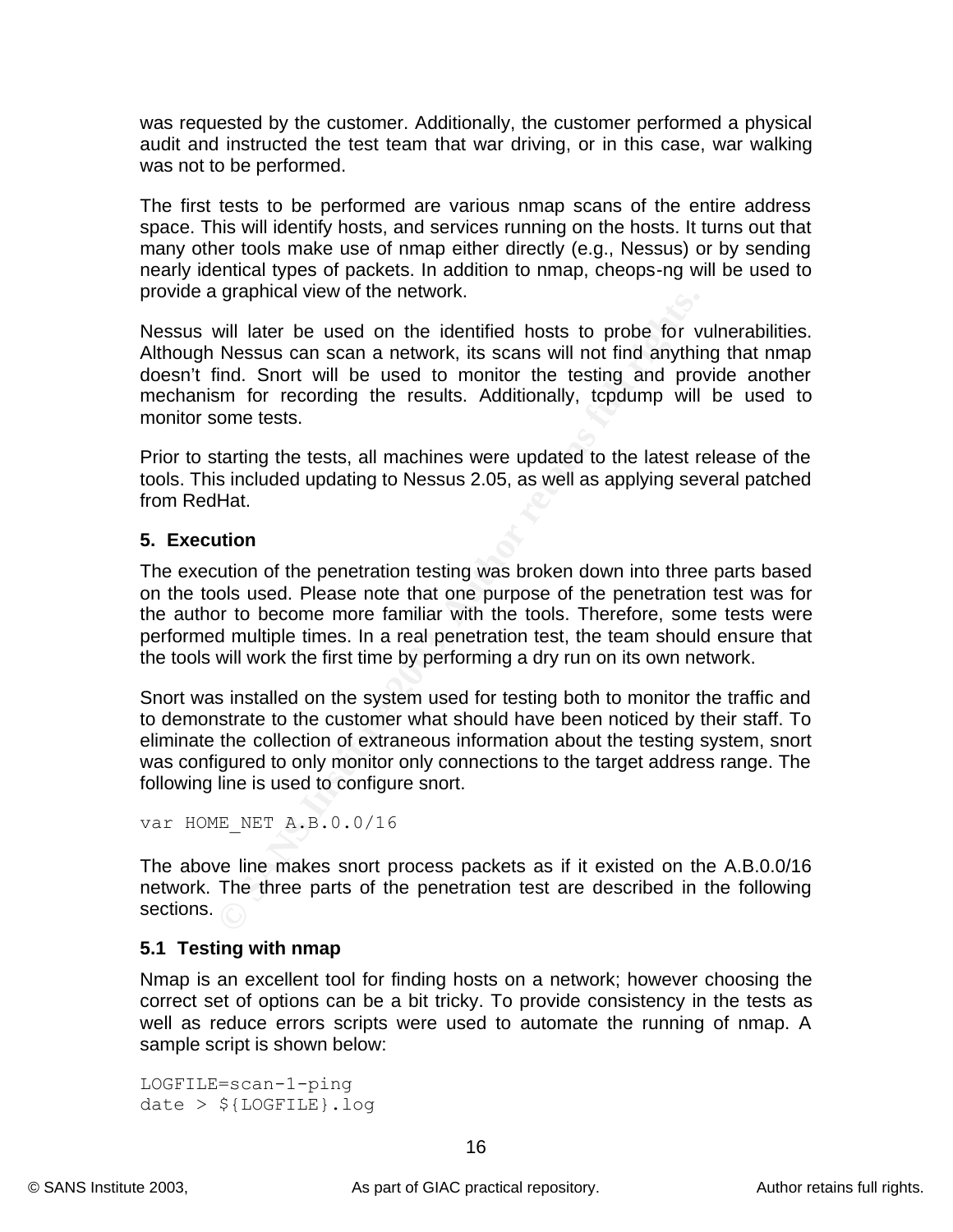nmap -sP -v -n --randomize\_hosts -oN \${LOGFILE}.txt \  $-$ oG  $$$ {LOGFILE}.grp A.B.0.0/16 >>  $$$ {LOGFILE}.log date >> \${LOGFILE}.log

The above script, which must be run as root, performs a ping scan of the network while randomizing the host addresses.<sup>22</sup> This scan simply identifies hosts on the network that respond to the icmp echo request packet. The first line sets the name of the log file that should be indicative of the test being performed. The second line creates a new log file and sets the first line to be the time and date that the script started running. The next line actually runs nmap and requires a little more explanation.

nmap The name of the nmap executable, which exists in the UNIX Path.

- -sP Perform a ping scan using an icmp echo request packet
- $-v$  Verbose mode, which provides more information about what nmap is doing.
- $-n$  Prevents nmap from performing a reverse DNS lookup to determine the name associated with an IP address. This option should usually not be used; however, the DNS server for shinberg.org does not provide reverse lookups.<sup>23</sup>
- **Example Creates a lew log line and sets the linst line to be the total script started running. The next line actually runs nmap are explanation.**<br>The name of the nmap executable, which exists in the UNIX Perform a ping sc  $--$ randomize hosts Instructs nmap to randomize the hosts. Otherwise, nmap will scan the hosts in order of their IP address. Many Intrusion Detection Systems recognize network scans by detecting this sequential pattern.
- $-$ oN  $$$ {LOGFILE}.txt Instructs nmap to log the results of the scan in human readable format in the file \${LOGFILE}.txt
- $-\circ$ G \${LOGFILE}.grp Instructs nmap to log the results of the scan in a file that can easily be parsed by grep or other similar programs.

<sup>&</sup>lt;sup>22</sup> Nmap requires root privileges to send and receive packets over the network. The script must be run by root, not setuid to root. It is well known that setuid shell scripts are a huge security hole. A hacker could create his own nmap executable and place it into the path before the real nmap executable. This would provide an easy mechanism to become root on the testing machine. It is possible to create safe scripts, but it was not necessary in this situation.

 $^{23}$  [das@localhost das]\$ host -a A.B.255.50 Trying "50.255.30.135.in-addr.arpa" Host 50.255.30.135.in-addr.arpa not found: 2(SERVFAIL)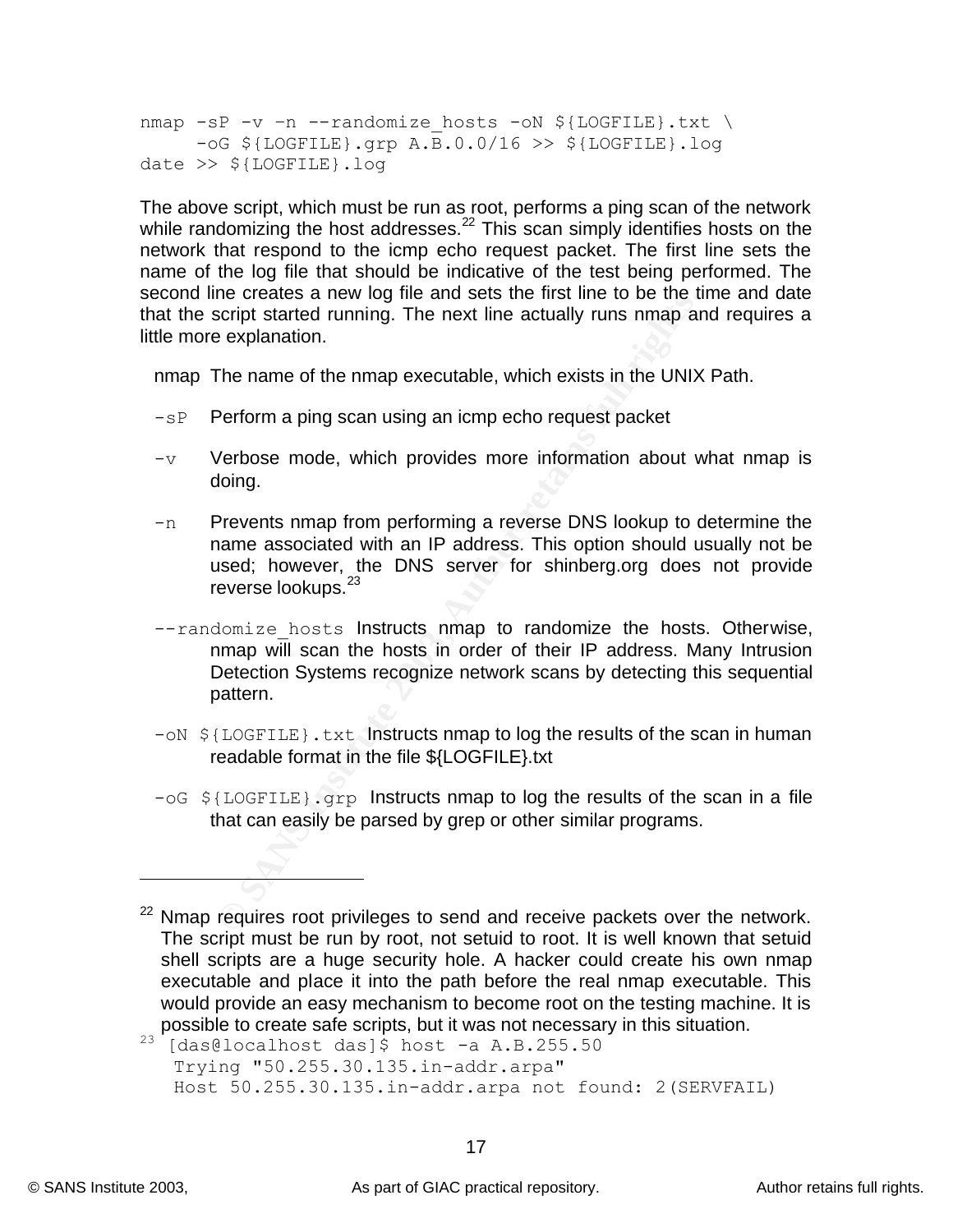A.B.0.0/16 The address network that nmap should scan. This could also be a single IP address (e.g., A.B.255.50), or a range of addresses (e.g.,  $A.B.0.0 - A.B.255.255$ .

The results of the above scan showed that only 36 hosts responded to the ping packets. This is a hit ratio of 0.05%! That means that either there are very few hosts on the network, or those that exists are protected behind a filtering router or a firewall.

Luckily, nmap can perform more advanced scans that are often more capable of identifying hosts behind firewalls and filtering routers. These scans are commonly called stealth scans and take advantage of unanticipated condition within the TCP/IP protocol specification.

In an attempt to find more hosts, a FIN scan was performed using the following nmap command line:

```
nmap -sF -v -n -oN ${LOGFILE}.txt -oG ${LOGFILE}.grp
    A.B.0.0/16 >> ${LOGFILE}.log
```
This scan differed from the pervious scan because it instructed nmap to send a FIN packet using the –sF option instead of the ping packet. Also, the randomize host option was not used for this scan. The results of the FIN scan on host are shown below.

```
Example 2018 Subsidiant The advanced scans that are often more absolution scans and take advantage of unanticipated condition corolos pecification.<br>
Example 10 and take advantage of unanticipated condition and take adv
Interesting ports on (A.B.255.66):
(The 1596 ports scanned but not shown below are in state: 
closed)
Port State Service
136/tcp filtered profile
137/tcp filtered netbios-ns
138/tcp filtered netbios-dgm
139/tcp open netbios-ssn
445/tcp open microsoft-ds
```
The results likely indicated that this is a windows host because ports 139 and 445 are open. The filtered state means that some device is returning an icmpfiltered message. A better configuration is to drop the packet so that there is no response. In scanning a network, every response provides information to the person doing the scanning. Nmap and other tools can be used to attempt to identify the remote operating system.

The –sO option instructs nmap to attempt to identify the host's operating system. Nmap uses packets that do not conform to the TCP/IP standard to elicit responses from the host being probed. Different hosts responded differently to these unusual packets. An example of nmap identifying the operating system of a Cisco router is shown below.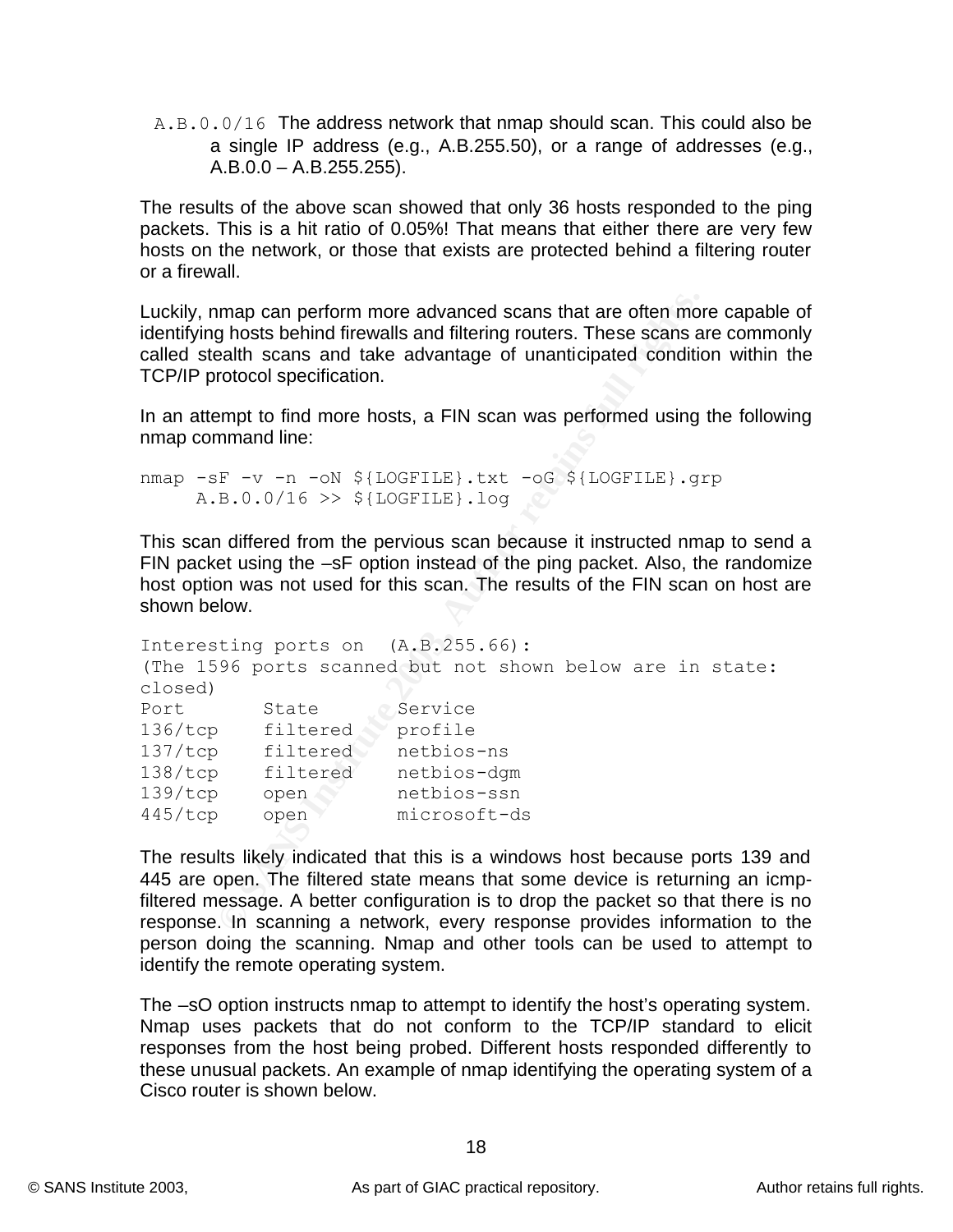**Example 1201 Solution** points scanned but not shown below are in<br>
State Service profile<br>
priced profile<br>
filtered netbios-sm<br>
filtered netbios-sm<br>
filtered netbios-sm<br>
filtered netbios-sm<br>
filtered netbios-sm<br>
propendicti Host (A.B.255.63) appears to be up ... good. Initiating SYN Stealth Scan against (A.B.255.63) Adding open port 2001/tcp Adding open port 6001/tcp The SYN Stealth Scan took 29 seconds to scan 1601 ports. For OSScan assuming that port 2001 is open and port 1 is closed and neither are firewalled Interesting ports on (A.B.255.63): (The 1594 ports scanned but not shown below are in state: closed) Port State Service<br>136/tcp filtered profile 136/tcp filtered profile 137/tcp filtered netbios-ns 138/tcp filtered netbios-dgm 139/tcp filtered netbios-ssn 445/tcp filtered microsoft-ds 2001/tcp open dc 6001/tcp open X11:1 Remote OS guesses: Cisco 3600 running IOS 12.2(6c), Cisco router running IOS 12. 1.5-12.2(6a), Cisco IOS 12.1(5)-12.2(7a) TCP Sequence Prediction: Class=truly random Difficulty=9999999 (Good luck!) IPID Sequence Generation: All zeros

Operating system identification allows a penetration tester to focus the tests to a particular operating system. This allows for more efficient testing.

## **5.2 Testing with cheops-ng**

Cheops-ng provides a nice graphical user interface to map networks. The primary advantage of cheops-ng is the user interface and display; however, cheops-ng crashed frequently. Nonetheless, some useful results were obtained. The layout algorithm used to arrange the nodes on the display is very poor, and while positioning the nodes by hand makes them more readable, it is still not very useful. Cheops-ng used nmap to identify the operating systems of the network devices and then displayed an appropriate icon. In the case of shinberg.org, cheops-ng indicated that CISCO routers are used. A sample display from cheops-ng is shown in Figure 5-1.

19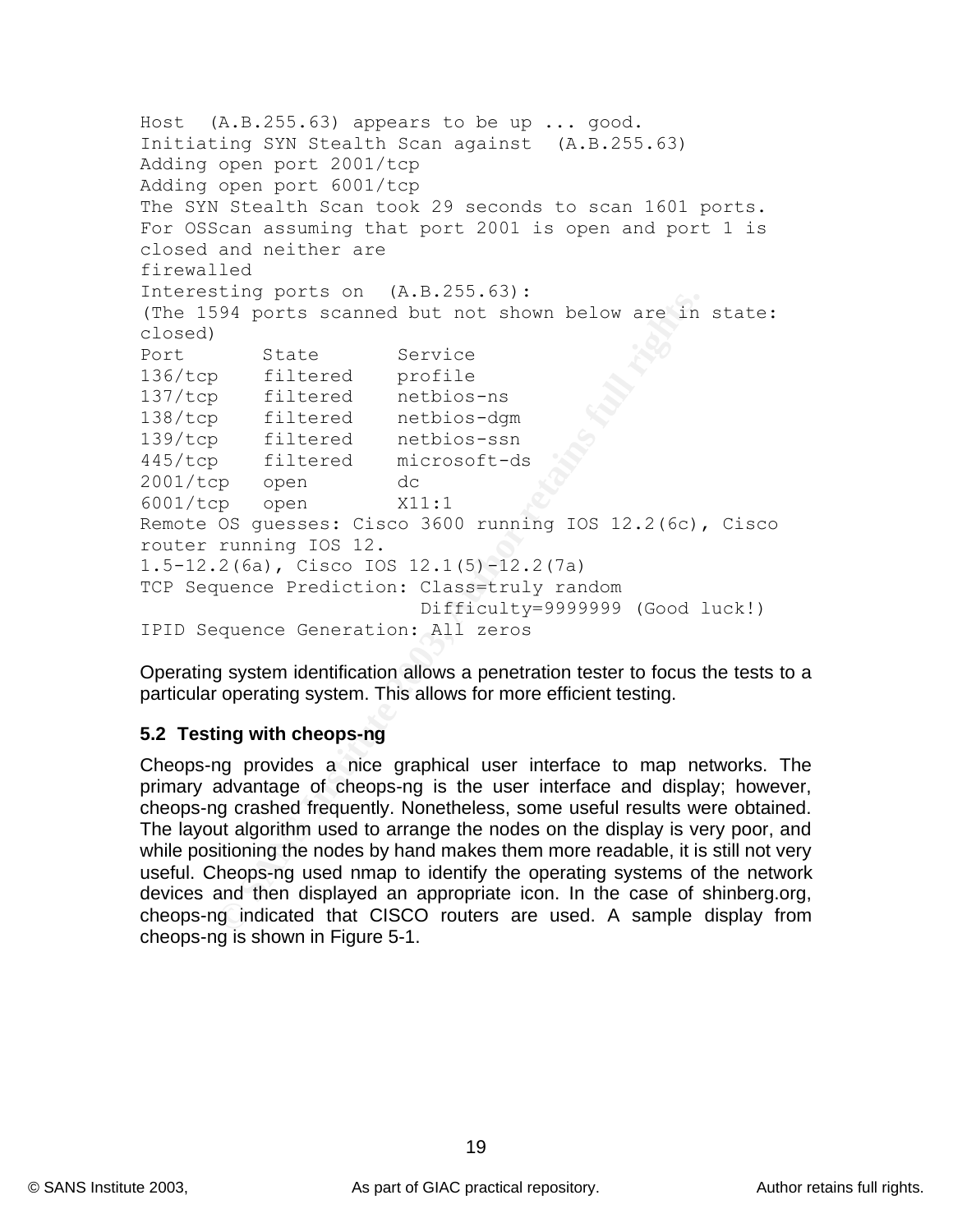

Figure 5-1 Sample cheops-ng output

# **5.3 Testing with Nessus**

The one tool a penetration tester should not be without is Nessus. Nessus provides almost all of the functions required in one package. From a simple graphical user interface a scan of an entire network can be performed. $^{24}$  Beyond just identifying hosts on the network, Nessus provides the ability to scan for vulnerabilities.

This is the real power behind Nessus. This section will highlight some of the configuration options available within Nessus. Additionally, the graphical user interface provided to analyze the results of a scan will be discussed.

 $24$  Version 2.05 of Nessus was used while the author was researching this paper and performing the penetration tests. Unfortunately, this version of Nessus consistently crashed before completing the scan of the Class B network. Therefore, to expedite the testing, and therefore the creation of this paper, Nessus was configured to scan only the hosts identified during the nmap scanning of the network.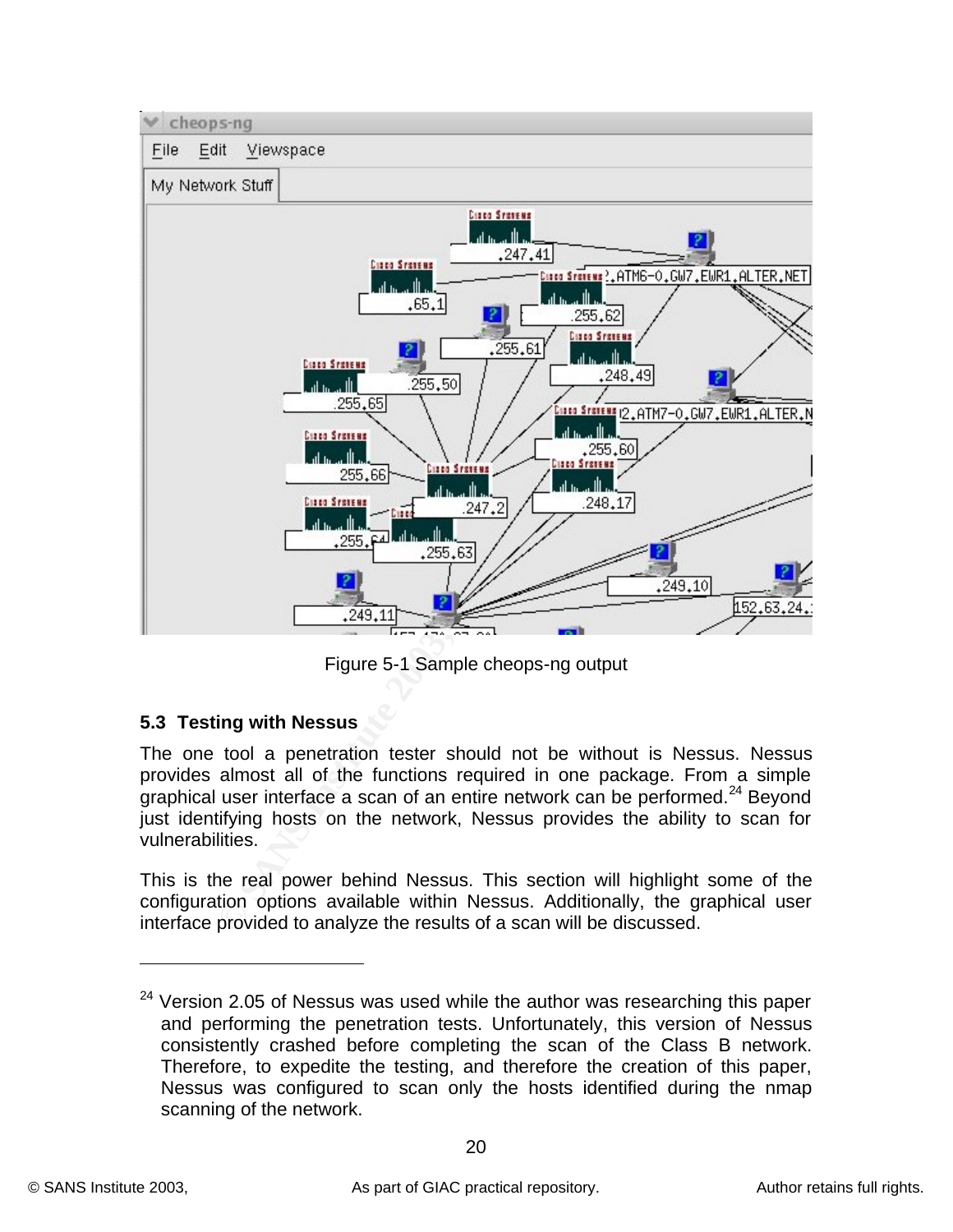The extensive vulnerability scanning capabilities in Nessus are built based on the Nessus Attack Scripting Language (NASL). NASL was designed to allow developers easily to write their own security checks. However, Nessus provides up to date scripts for most published vulnerabilities. Because NASL is an open language, a tester can write his own scripts to check any proprietary systems being used.

|  |  | Nessusd host Plugins Prefs. Scan options Target selection User   KB   Credits |  |  |
|--|--|-------------------------------------------------------------------------------|--|--|
|  |  |                                                                               |  |  |

| Figure 5-2 Tabs of the Nessus graphical user interface |  |
|--------------------------------------------------------|--|
|--------------------------------------------------------|--|

The Nessus interface is divided into eight tabs as shown in Figure 5-2. The more significant and commonly tabs are described below.

- Nessusd host This tab is used to login into the host that is running the Nessus daemon (nessud). Because Nessus uses a client server architecture, the daemon must be started before a user can login into the daemon.<sup>25</sup>
- Plugins This tab allows the user to select the various plugins used to perform the vulnerability scans. A button allows the user to enable all plugins with a single mouse click. Another button enables all but the dangerous plugins.
- Figure 5-2 Tabs of the Nessus graphical user interface<br>sus interface is divided into eight tabs as shown in Figure 5<br>t and commonly tabs are described below.<br><u>d host</u> This tab is used to login into the host that is running Prefs. This tab allows the user to configure various details about how Nessus scans the network. Because Nessus uses nmap to perform the network mapping, many of these options are analogous to options used with nmap. Other options on this tab allow the specify default passwords for logins. One particularly useful option is the ability to specify the SNMP community string. The SNMP community string is used to gain access to SNMP devices. Some companies ship their devices with a well-known default string, and administrators, may not change it to something more secure. $^{26}$
- Scan options. Defines the port range to be scanned and specifies if a reverse DNS lookup should be preformed.

 $25$  This sounds obvious; however, I have solved the problem that people had logging in by simply starting the daemon.

 $26$  This is only slightly better than using the default community strings of "public" and "private." Both read and obviously write SNMP access should be protected as it provides a way to gain information about a network, or worse actually change the configuration of a device.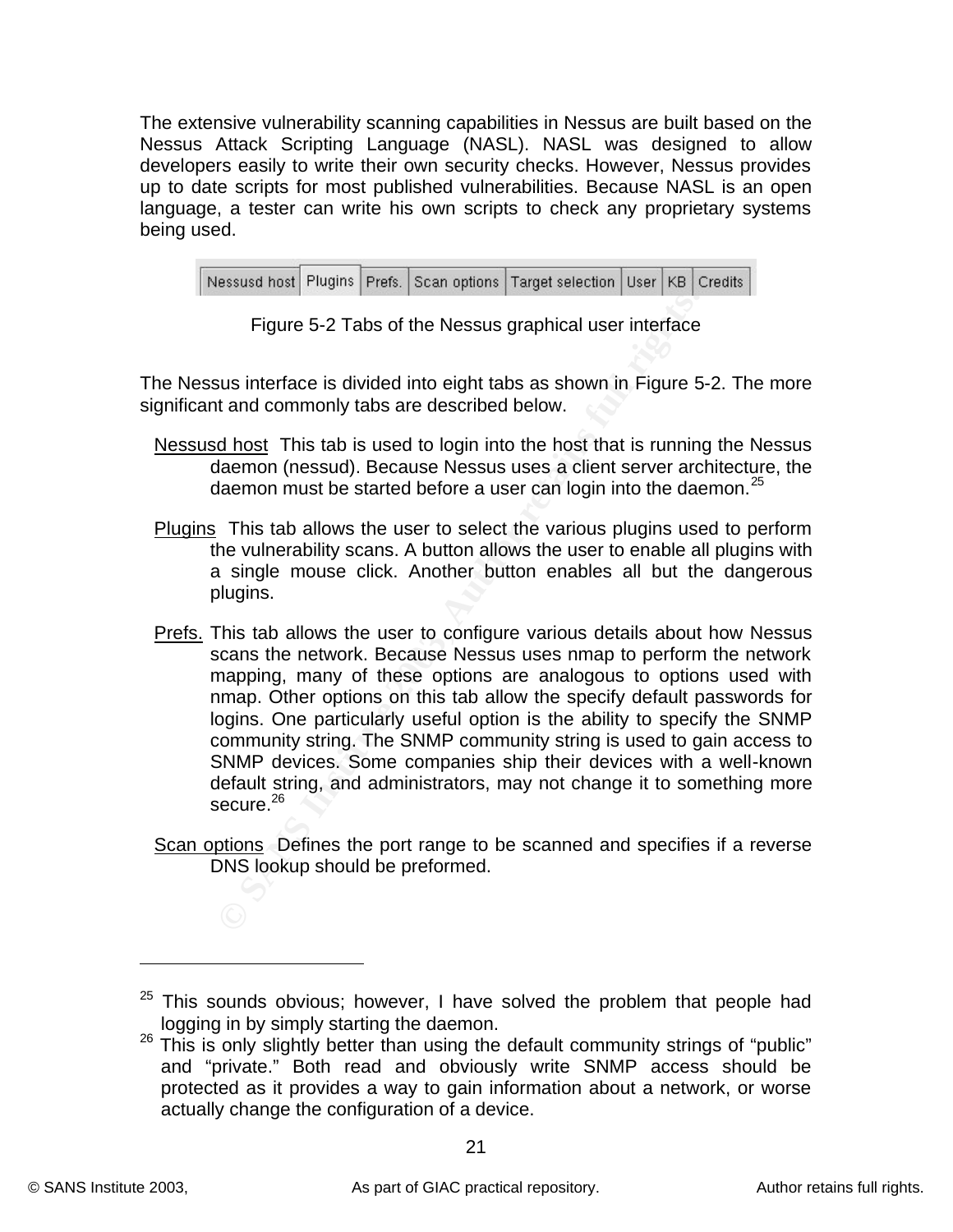Target Selection Nessus can accept almost any target specification ranging from host names to CIDR notation. It can read a list of hosts from a file, or even perform a DNS zone transfer to find hosts to scan.

Although Nessus provides a graphical user interface, there are still some options worth mentioning. The most significant option is "Enable all but dangerous plugins." In most situations, this is the best way to select the plugins to use. Nessus has some plugins that may cause a denial of service on the device being scanned. The "enable all" button on the Plugins tab will instruct Nessus to run these dangerous plugins. More information including examples on how to use Nessus can be found at: www.Nessus.org

After a scan is complete, Nessus provides a graphical user interface for browsing the results. The interface is divided into several frames as described below.

- Subnet The subnet frame allows the user to select from the subnets that were scanned.
- Host The host frame allows the user to select which host to examine for the chosen subnet
- Port The port frames displays a list of open ports detected on the selected host.

Severity Indicates the severity of the problems found.

Fre enable an button on the Fugins cab with instact and the retained and properation including examples on the rights. More information including examples on the submet frame allows the user to select from the submet as st A final unlabeled frame provides details on any vulnerabilities found. The displayed information tells what an attacker could do to the system. In addition, background information and steps that should be taken to mitigate or eliminate the vulnerability are displayed. A sample report from Nessus that illustrates the above frames is shown in Figure 5-3.

Nessus can also produce reports that are independent of Nessus itself. Two available formats are html and latex. Latex is a complex text layout language that is not commonly used under Microsoft windows. Luckily, there is a tool called pdflatex that converts the latex file to PDF. The html reports can be produced with or without graphs. The graphs provide a nice addition to the final reports.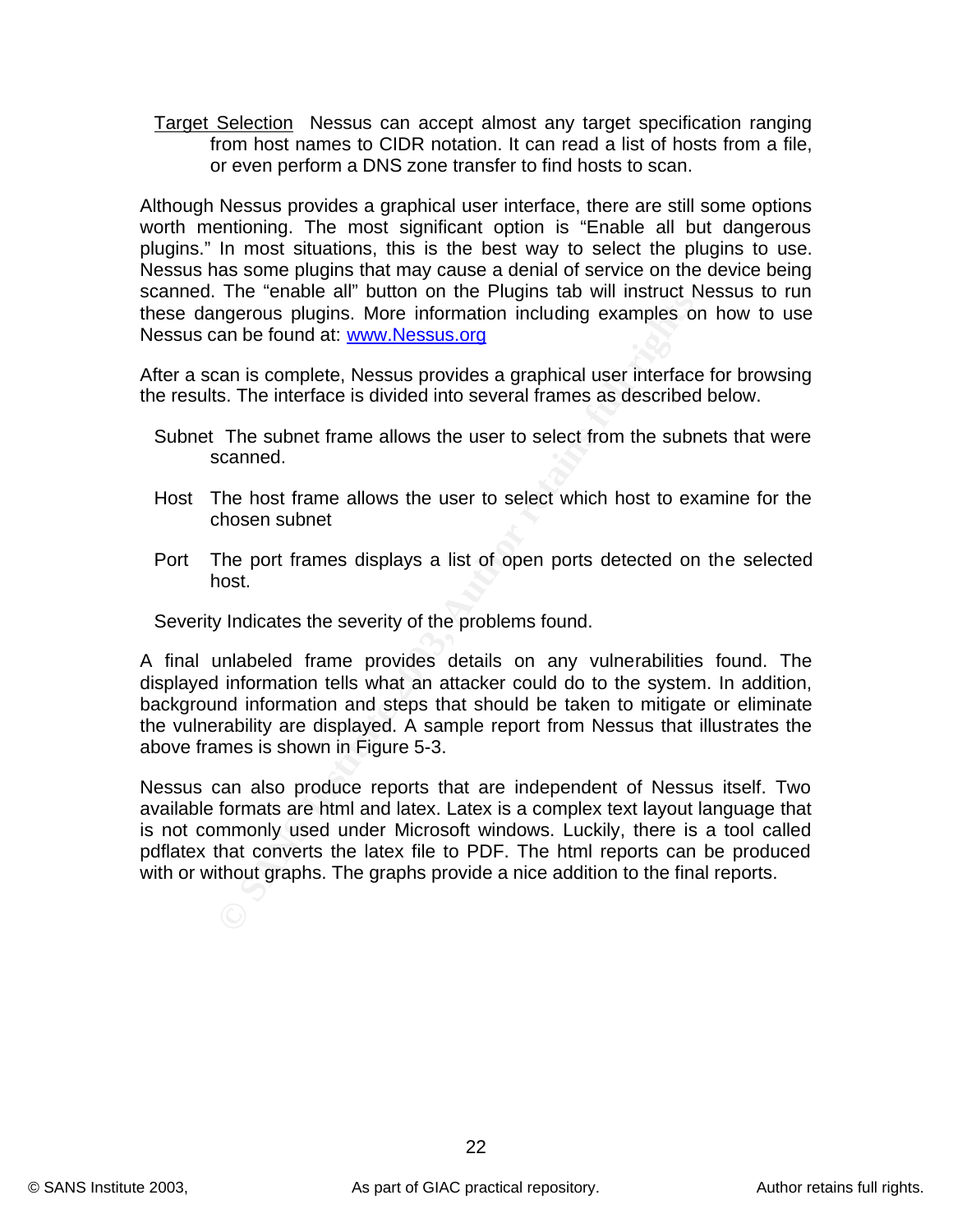

Figure 5-3 Nessus report

## **6. Analysis and Reporting**

The data indicate that this network is not secure and an attacker could gain access to one or more devices on the network. While this is a true statement, a customer will not be happy hearing or reading it. More significantly, the staff responsible for maintaining the network will be upset. Therefore, a report must focus on the technical details and not place blame on anyone. Included in the report should be the steps that can be taken to make the network more secure.

The reports generated by Nessus provide the details needed to summarize the vulnerabilities and provide remedial actions. The latex report produced by Nessus states "Nessus has tested 17 hosts and found 26 severe security holes, as well as 33 security warnings and 68 notes. These problems can easily be used to break into your network."

An important part of the analysis is how many hosts were found on the network from outside the firewall. In this case, 117 hosts were reported by the various nmap scans. This is fewer than 2% of the addresses available to a Class B network. Therefore, either the firewalls are effective, or there are very few hosts on the network.

The network scans which were at times run using nmap's aggressive mode, were not detected by the target network. A more correct statement is that the scans were not reported to the mangers responsible for the network. The testers were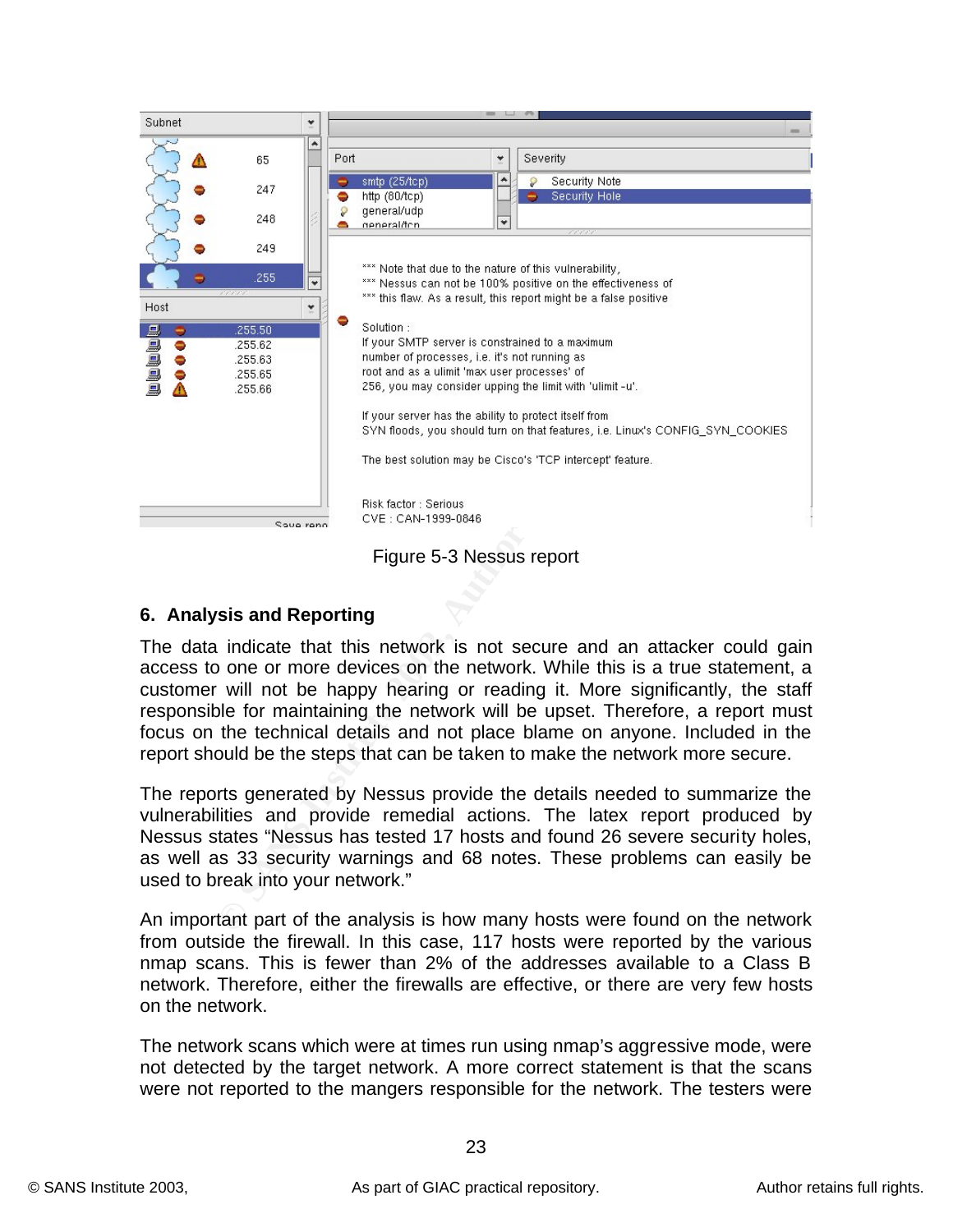informed that snort is running on the target network. The snort instance running on the computers used to perform the testing reported all of the scans. Since the scans were all performed from the same IP address, this indicates a concerted attempt to scan a network for vulnerabilities. It is not uncommon for a scan to precede an attack.

Based on the information discovered during the vulnerability scanning phase, there was no need to break into any machines. A call to the customer informed him of the severity and number of vulnerabilities that were found. Additionally the team verified with the customer that the scans were not reported to management. Therefore, the customer requested that the team provide a report of the vulnerabilities detected and steps required to fix the problems instead of actually breaking into a machine.

# **6.1 Snort Data Analysis<sup>27</sup>**

As stated earlier, a local snort was used to monitor the packets being used to probe the shinberg.org network. The local version of snort consistently detected and logged the scans. Below are some extracts from the alert log generated by snort while the nmap's host identification scan was being run.

 $[**]$  [1:620:2] SCAN Proxy (8080) attempt  $[**]$ [Classification: Attempted Information Leak] [Priority: 2] 05/18-17:20:35.635351 192.168.2.83:54275 -> A.B.255.63:8080 TCP TTL:55 TOS:0x0 ID:21446 IpLen:20 DgmLen:40 \*\*\*\*\*\*S\* Seq: 0x10A4F4B Ack: 0x0 Win: 0x1000 TcpLen: 20

The above entry indicates that a SYN scan was being performed to port 8080 on A.B.255.63. The SYN scan determines whether there is a server listening on a specific port. Port 8080 is commonly used by web servers that are not started as root because it is an unprivileged port.

Steventy and number of vanimizations and were lound. Author is the santon that the scanse were not reported to reported to reported to reported that the scanse were not reported to relative a certical experiment to an ando  $\lceil ** \rceil$  [1:615:3] SCAN SOCKS Proxy attempt  $\lceil ** \rceil$ [Classification: Attempted Information Leak] [Priority: 2] 05/18-17:20:37.820825 192.168.2.83:54275 -> A.B.255.63:1080 TCP TTL:55 TOS:0x0 ID:37166 IpLen:20 DgmLen:40 \*\*\*\*\*\*S\* Seq: 0x10A4F4B Ack: 0x0 Win: 0x1000 TcpLen: 20 [Xref => http://help.undernet.org/proxyscan/]

The above entry indicates that a SYN scan was being performed to port 1080 on A.B.255.63. The SYN scan determines whether there is a server listening on a specific port. Port 1080 is commonly used for web proxies.

 $27$  This section could have been titled "What Was Missed by the People Responsible for Network Security"; however, snort data analysis does not assign blame.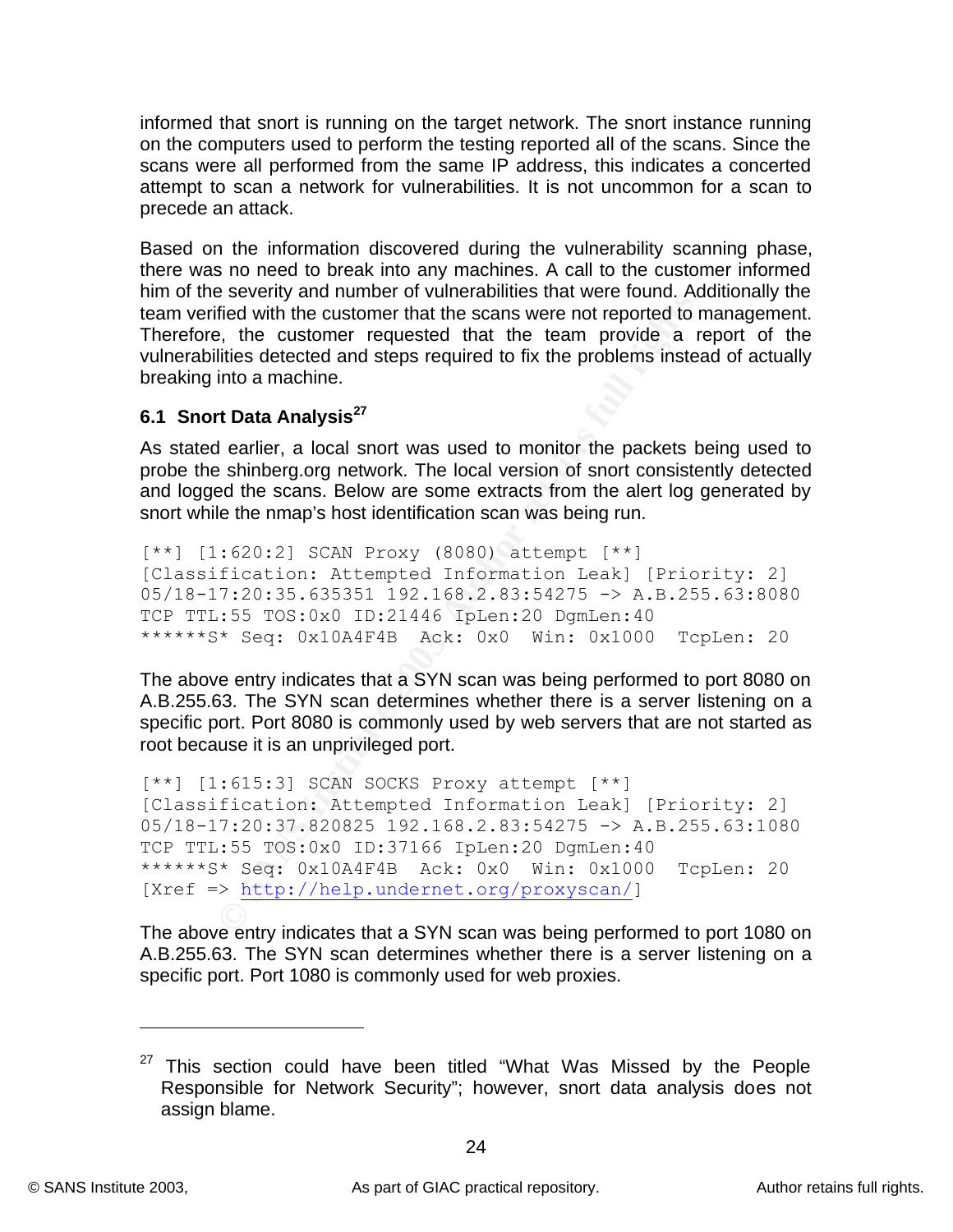```
[**] [1:485:2] ICMP Destination Unreachable (Communication
Administratively Prohibited) [**]
[Classification: Misc activity] [Priority: 3]
05/18-17:20:46.985252 192.168.2.1 -> 192.168.2.83
ICMP TTL:253 TOS:0x80 ID:19214 IpLen:20 DgmLen:56
Type:3 Code:13 DESTINATION UNREACHABLE: ADMINISTRATIVELY 
PROHIBITED, PACKET FILTERED
** ORIGINAL DATAGRAM DUMP:
192.168.2.83:54275 -> A.B.255.63:445
TCP TTL:54 TOS:0x0 ID:19214 IpLen:20 DgmLen:40
Seq: 0x10A4F4B Ack: 0x5C912E24
** END OF DUMP
```
The above entry indicates that a packet was sent to port 445 on A.B.255.63. The Microsoft LanMan server on port 445 in Windows 2000 is vulnerable to a denial of service attack.<sup>28</sup> The first part of the above entry shows that an ICMP Destination Unreachable message was received because this port is filtered. The ICMP filtered message indicates that a router is blocking access to this port on this host.

```
[**] [111:9:1] (spp stream4) STEALTH ACTIVITY (NULL scan)
detection [**]
05/18-17:20:51.980743 192.168.2.83:54283 -> A.B.255.63:2001
TCP TTL:55 TOS:0x0 ID:4876 IpLen:20 DgmLen:60
******** Seq: 0xBE665BBF Ack: 0x0 Win: 0x1000 TcpLen: 40
TCP Options (4) => WS: 10 NOP MSS: 265 TS: 1061109567 0
```
The above entry indicates that a packet was sent to port 2001 on A.B.255.63. The interesting thing about this packet is that there were no TCP flags set. A TCP packet with all flags set to zero (i.e., null) should not happen. This is a null scan being performed by nmap.

```
Example 2018<br>
CONSTRIGE 2003, AUTOR INTERENT (DETAINMENT AND AND AND AND AND AN INSTERNATION OF DUMP<br>
CONSTRIGE 2003, AUTOR CONSTRIGE 2003, AUTOR CONSTRIGE 2003 is universal on the LanMan server on port 445 on A.B La
[***] [1:628:1] SCAN nmap TCP [**][Classification: Attempted Information Leak] [Priority: 2]
05/18-17:20:51.981009 192.168.2.83:54285 -> A.B.255.63:2001
TCP TTL:55 TOS:0x0 ID:47 IpLen:20 DgmLen:60
***A**** Seq: 0xBE665BBF Ack: 0x0 Win: 0x1000 TcpLen: 40
TCP Options (4) => WS: 10 NOP MSS: 265 TS: 1061109567 0
[Xref => http://www.whitehats.com/info/IDS28]
```
The above entry indicates that a packet was sent to port 2001 on A.B.255.63. The interesting thing about this packet is that the ACK flag was set, but the Ack value is zero. This is an anomalous packet generated by nmap in an attempt to

<sup>&</sup>lt;sup>28</sup> http://lists.insecure.org/lists/bugtrag/2003/Jan/0138.html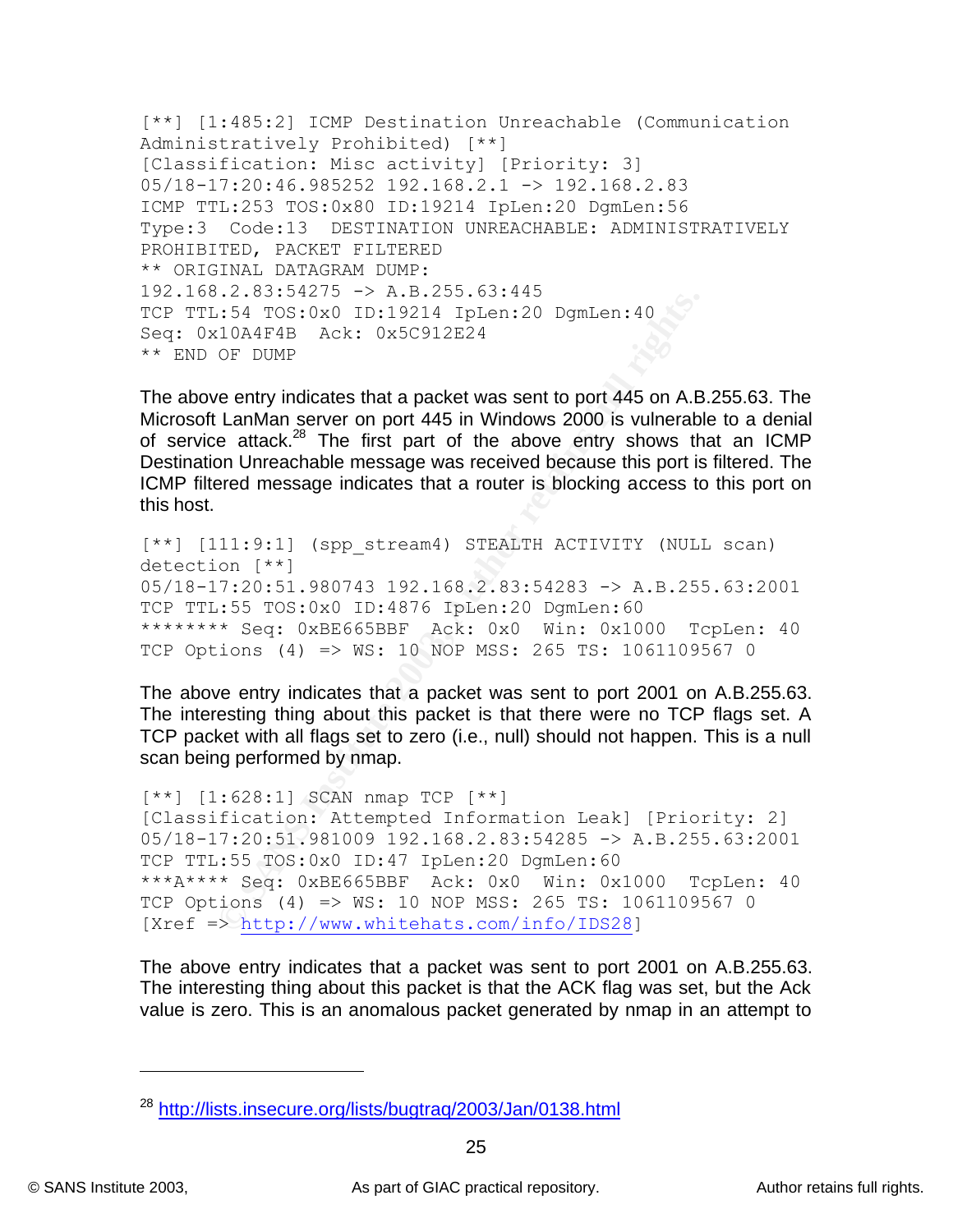identify the host operating system. Snort correctly identified that nmap was being used for scanning the network.

The excerpts from the snort logs show that snort was effective in identifying the scanning activity that was part of the penetration testing.

## **7. Conclusion**

This documented provided some insight into how to plan and perform a penetration test. A penetration test is best approached as a scientific endeavor and can be based in part on the scientific method.

on test. A penetration test is best approached as a scient<br>be based in part on the scientific method.<br>So text are tools that can be used to perform penetratic<br>that proved most useful were nmap and Nessus. One sho<br>belies on There are several free tools that can be used to perform penetration tests. The two tools that proved most useful were nmap and Nessus. One should note that Nessus relies on nmap for scanning the network. A significant benefit of Nessus and the reason it should be a tool of choice is that Nessus can scan a host for thousands of known vulnerabilities. Additionally, testers can write their own scripts using Nessus Attack Scripting Language to test to unpublished vulnerabilities.

The penetration testing process described was based on the premise that there was not cooperation between the testers and the organization being tested. Therefore, the testers needed to discover as much as possible about the network from external sources. In addition, all of the testing was performed from outside of the target network.

The use of public information allowed the testers to learn that the shinberg.org network has two separate connections to the Internet as indicated by two different serving Autonomous Systems. Unfortunately, the team did not have the resource to direct traffic through both of the autonomous systems, whereby more devices might have been found.

A more complete view of the security of the network can be developed when personal interviews are performed. The interviews allow the testers to determine whether there is an organizational policy on monitoring security logs and installing system patches. In addition, a physical audit of the premises should be performed to ensure that the network devices are protected from tampering.

The number and severity of the vulnerabilities detected were surprising. The team expected to find one or two out of date versions of software, but nothing so significant.

26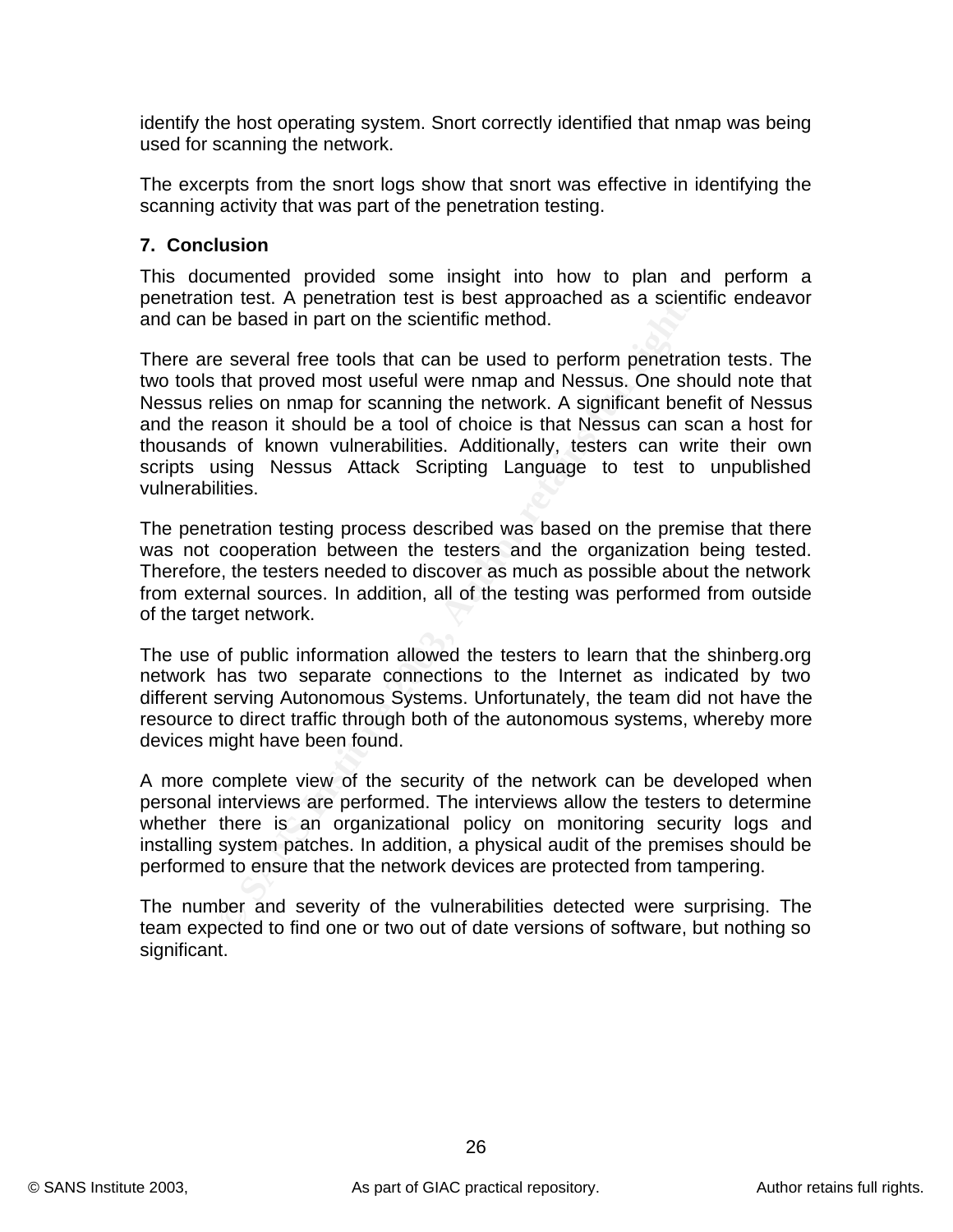### **Key FA27 2F94 9980 FRA47 9989 PA27 2F94 9980 FDB5 06E45 9989 PA27 2F94 9980 E466 PA30 4E46 A169 4E46 A169 4E46 A169 4E46 A169 4E46 06E46 PA30 A169 4E46 A169 4E46 A169 4E46 A169 4E46 A169 4E46 A169 4E46 A169 4E46 A169 4E46**

- Garfinkel, Simson, Spafford, Gene and Schwartz, Alan, Practical Unix and Internet Security Third Edition, O'Reilly & Associated, Sebastopol, CA, February 2003, ISBN: 0-596-00323-4
- Husted, Bill, "Hacker may sit in next cubicle," The Atlanta Journal-Constitution, 5/14/03 http://www.ajc.com/business/content/business/coke/0503/14breakin.html

(last accessed 5/17/03)

- JANET-CERT "Prevention: Organisations: Penetration Testing" http://www.ja.net/CERT/JANET-CERT/prevention/pentest.html (last accessed 5 May 2003)
- Johnson, Greg "Using NMAP and NESSUS to Audit Large Networks" Presentation at MORENet Security Symposium, December 18, 2001 http://bengal.missouri.edu/~johnsong/audit/ (last accessed 5/18/03)
- **EXAMPLE THE CONSTRANS INCONDUCT THEOTER CONSTRANS ISSUES AND THEOTERT T-Prevention:** Organisations: Penetration Testing"<br>
<u>D://www.ia.net/CERT/JANET-CERT/prevention/pentest.htm</u><br>
Cossed 5 May 2003)<br>
Greg "Using NMAP and N Kurtz, George and Chris Prosise, "PENETRATION TESTING EXPOSED", Information Security Magazine, http://www.infosecuritymag.com/articles/september00/features3.shtml (last accessed 5 May 2003)
- Kurtz, George and Chris Prosise, "Penetration Testing: Myth vs. Reality", Information Security Magazine, http://www.infosecuritymag.com/articles/september00/features4.shtml (last accessed 6 May 2003)
- McWilliams, Brian, "Licensed to War Drive in N.H.," Wired News, Apr. 29, 2003, http://www.wired.com/news/wireless/0,1382,58651,00.html (last accessed 5/17/03)

nmap manpage supplied with RedHat 8.0

- Penetration Tests: "The Baseline for Effective Information Protection," an ISS Whitepaper, http://documents.iss.net/whitepapers/pentestwp.pdf (last accessed 5 May 2003)
- Swift, Sean, "Effective penetration testing requires security review, on-target test team," ServerWorld Magazine, September 2000 Issue. http://www.serverworldmagazine.com/sunserver/2000/09/penetration.shtm l (last accessed 5 May 2003)
- Thompson, Kerry, "Requesting a Penetration Test " March 22, 2002, http://www.crypt.gen.nz/papers/requesting\_pen\_test.html (last accessed 5 May 2003)